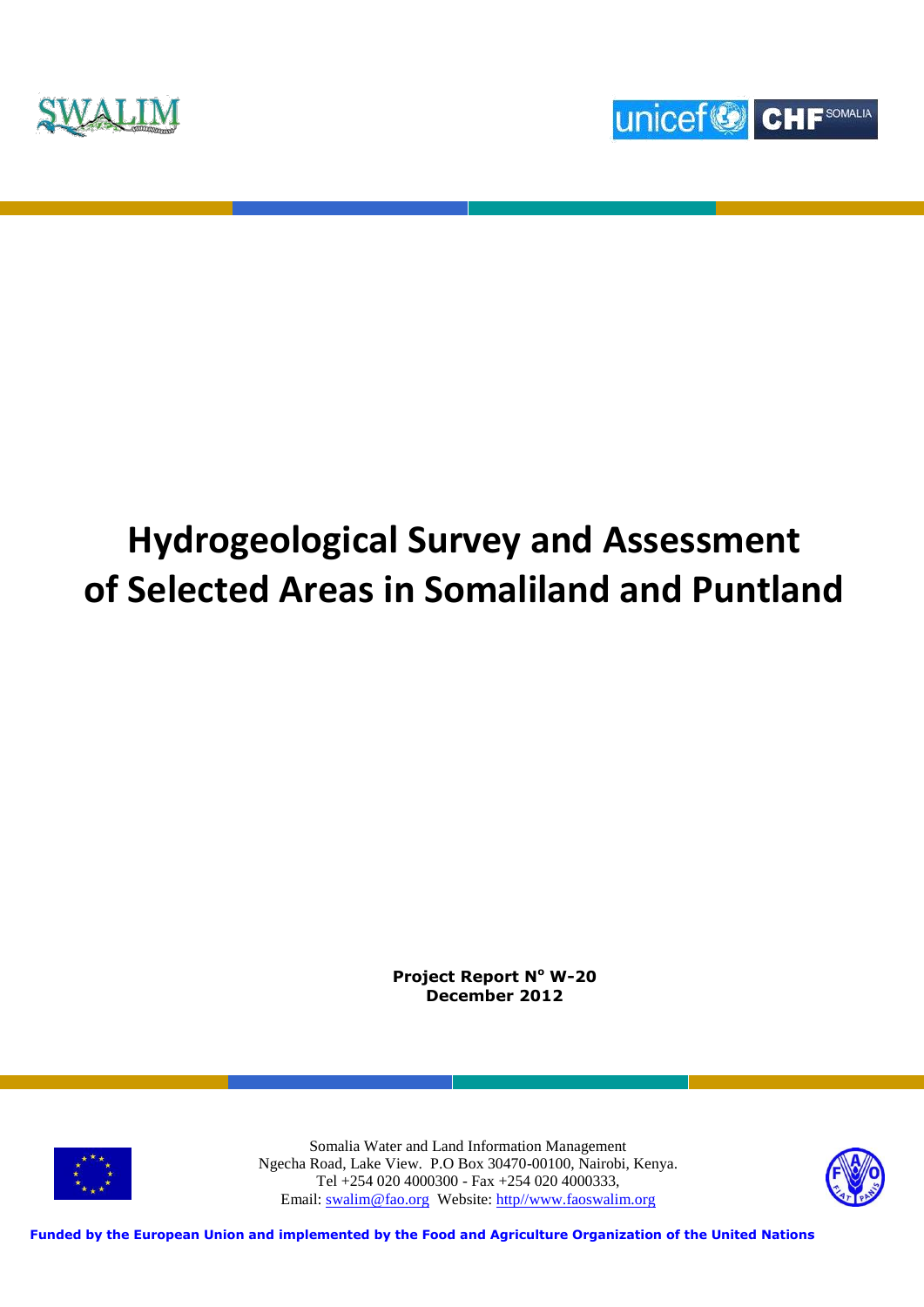#### **Disclaimer**

The designations employed and the presentation of material in this information product do not imply the expression of any opinion whatsoever on the part of the Food and Agriculture Organization of the United Nations and the SWALIM Project concerning the legal status of any country, territory, city or area of its authorities, or concerning the delimitation of its frontiers or boundaries.

The Hydrogeological Survey and Assessment of Selected Areas in Somaliland and Puntland (HASP) was conducted by a team comprising of international consultants and staff from FAO SWALIM and the Somaliland and Puntland water authorities under the overall supervison of **Zoltan Balint, Chief Technical Advisor and Hussein Gadain, Water Coordinator; FAO-SWALIM** and the guidance of the **Team Leader, Dr Zoran Stevanovic**, Prof. of the University of Belgrade, Faculty of Mining and Geology, Department of Hydrogeology, Belgrade, Serbia.

Team contributed to the HASP study:

#### *International Consultants*

Zoran Stevanovic, Branslav Trivic, Isaac Marobhe, Sasa Milanovic and Simon Melchioly

#### *FAO SWALIM Staff*

Zoltan Balint, Hussein Gadain, Flavian Muthusi, Musse Shaie, James Ngochoch, Ali Ismail and Osman Abdulle

This document should be cited as follows:

**FAO-SWALIM (2012).** Hydrogeological Survey and Assessment of Seletced Areas in Somaliland and Puntland. Technical Report No. W-20, FAO-SWALIM (GCP/SOM/049/EC) Project, Nairobi, Kenya.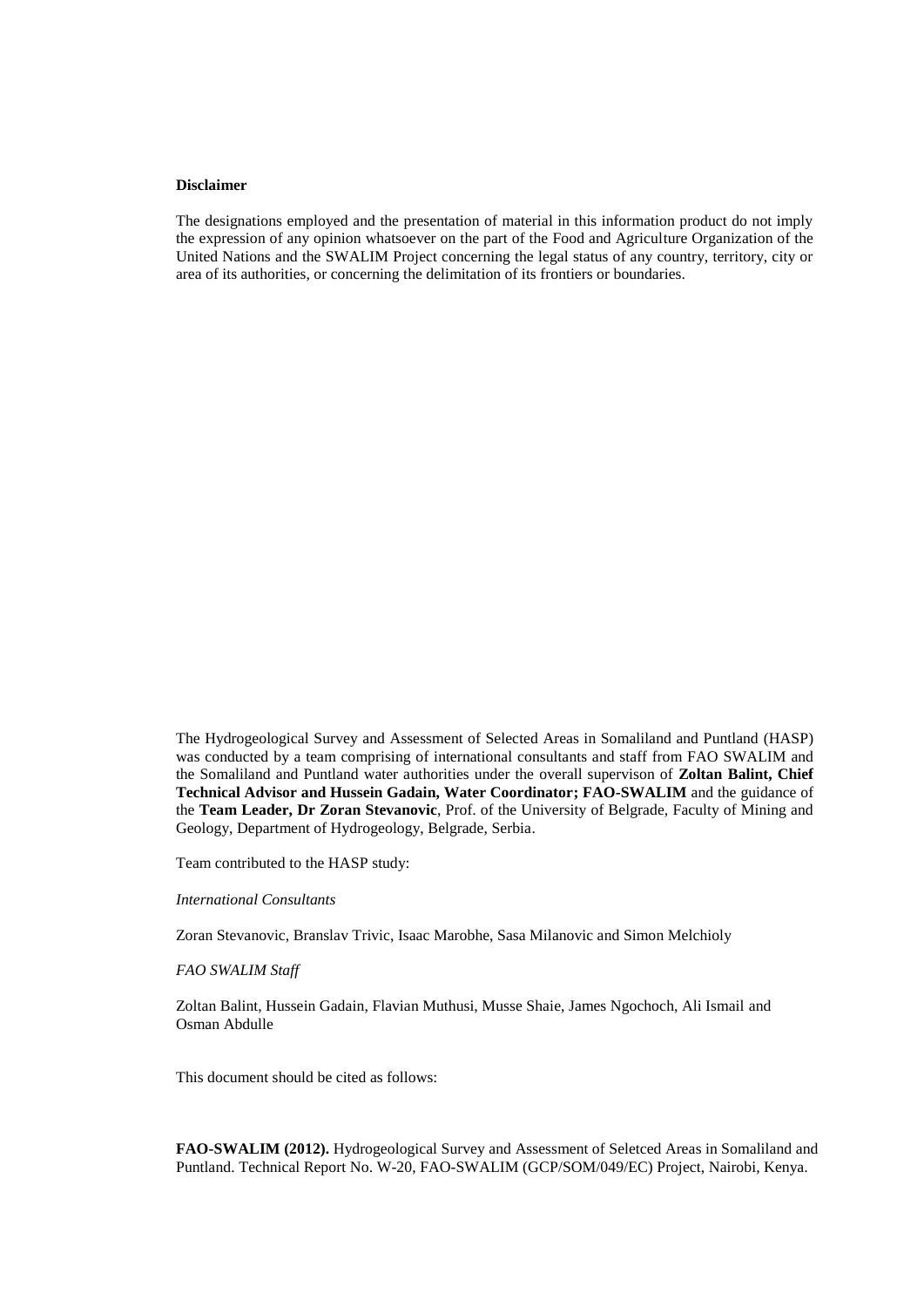# <span id="page-2-0"></span>**Acknowledgement**

The hydrogeological Survey and Assessment of Selected Areas in Somaliland and Puntland was carried out by FAO under the  $4<sup>th</sup>$  phase of the Somalia Water and Land Information Management (SWALIM) project in close collaboration with the Somaliland Ministry of Mining, Energy and Water Resources (MMEWR) and the Puntland State Agency for Water, Energy and Natural Resources (PSAWEN). The cooperation and support provided by the two institutions and their staff is highly appreciated.

Many thanks goes to the donors of FAO SWALIM. Without their generous financial support the assessment could not have been possible.

The HASP team would like to acknowledge the entire team involved at the different stages and capacities in the hydrogeological assessment and completion of this report. The team comprise of:

## FAO SWALIM STAFF

- Mr Zoltan Balint, Chief Technical Advisor, FAO SWALIM
- Mr Hussein Gadain, Water Coordinator, FAO SWALIM
- Mr Musse Shaie, Field Coordinator, FAO SWALIM
- Mr Flavian Muthusi, Hydrologist, FAO SWALIM
- Mr James Ngochoch, GIS Officer, FAO SWALIM
- Mr Ali Ismail, Somaliland Liaison Office Manager, FAO SWALIM
- Mr Osman Abdulle, Puntland Liaison Office Manager, FAO SWALIM
- Mr Hiis Mohammed, Somaliland Information Management Officer, FAO SWALIM

TEAM OF THE INTERNATIONAL CONSULTANTS

- Dr Zoran Stevanovic, Prof of the University of Belgrade, Faculty of Mining and Geology, Department of Hydrogeology, Belgrade, Serbia
- Dr Sasa Milanovic, Researcher of the University of Belgrade, Faculty of Mining and Geology, Department of Hydrogeology, Belgrade, Serbia
- Dr Branislav Trivic, Assoc. Prof. of the University of Belgrade, Faculty of Mining and Geology, Department of Geology, Belgrade, Serbia
- Dr Isaac Marobhe, Prof. of the University of Dar Es Salaam, Department of Geology, Dar Es Salaam, Tanzania
- Mr Simon Melchioly, Lecturer of the University of Dar Es Salaam, Department of Geology, Dar Es Salaam, Tanzania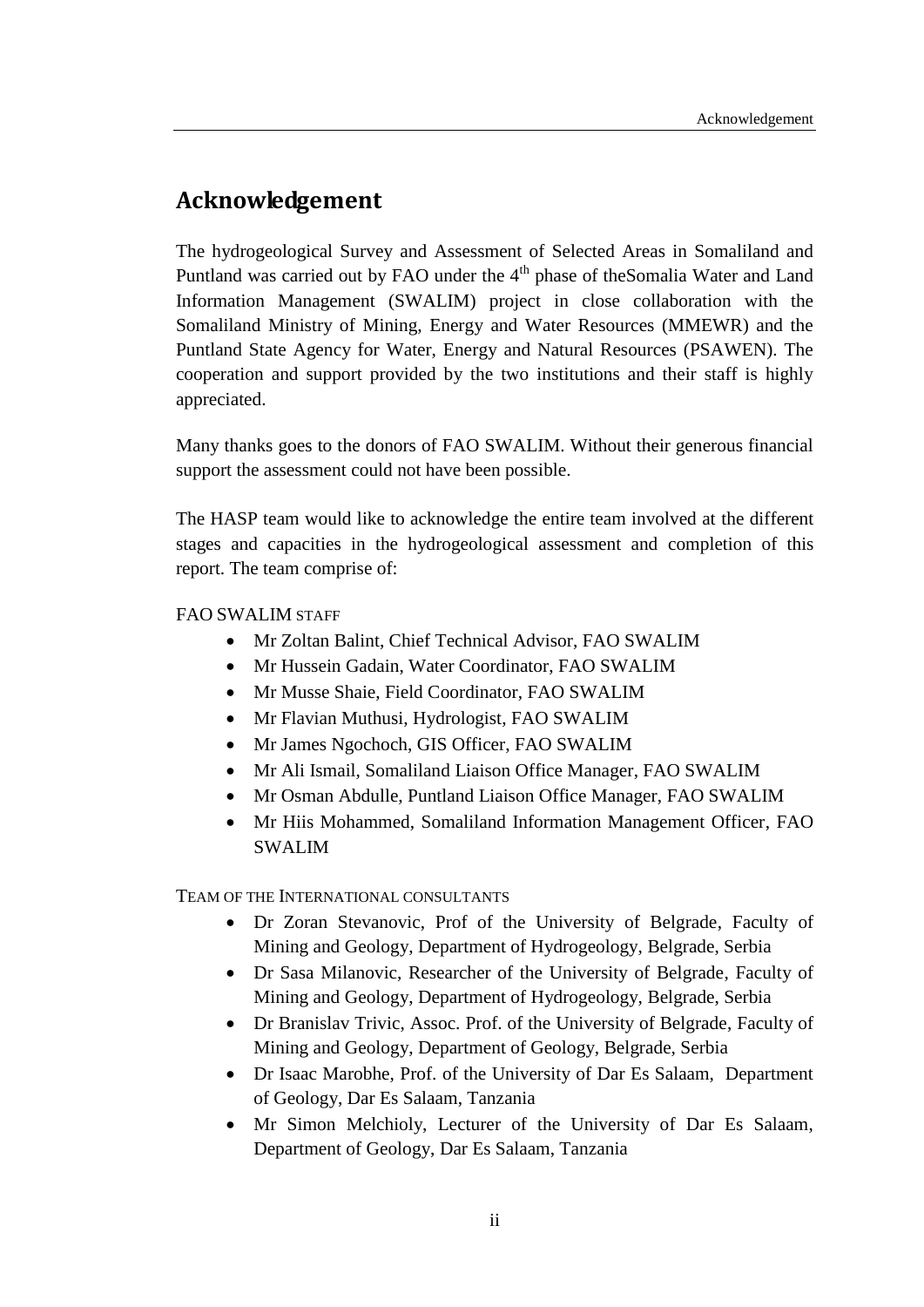#### SOMALILAND TEAM

- Mr Ahmed Dirir, Director of Water, MMEWR
- Mr Abdirizak Jama Nuur, Somaliland Survey Manager
- Mr Ahmed Bihi, Advisor to the Minister of MMEWR
- Mr Rashid Abdi Dugsiiye, Geophysics team leader
- Mr Ismail Abdillahi Abdi, Geophysics team leader
- Mr Mukhtar Daud, Geophysics team member
- Mr Abdirashid Daud Ali, Geophysics team member
- Mr Osman Abdilahi Ali, Hydrogeology team leader
- Mr Abdikadir Hussein Mohamed, Hydrogeology team
- Mr Mohamed Dahir Absiye, Hydrogeology team
- Mr Abdirahman Farah Omar, Hydrogeology team leader)
- Mr Mustafa Eisse Hussein, Hydrogeology team
- Mr Abdirizak Musse Murud, Hydrogeology team

#### PUNTLAND TEAM

- Mr Ali Jama, PSAWEN Acting Chairman
- Mr Osman Mohamud Mohamed, Geophysics team leader
- Mr Mohamed Saeed Hassan, Geophysics team
- Mr Ahmed Adan, Geophysics team
- Mr Mohamed Abdi Musse, Hydrogeology team
- Mr Mohamed Suleiman Saeed, Hydrogeology team
- Mr Abdulkadir Ahmed Shire, Hydrogeology team
- Mr Saeed Haji Nur, Hydrogeology team
- Mr Hussein Haji Adam, Hydrogeology team
- Mr Abdullahi Farah Esse (Rooble), Hydrogeology team

Last but not least; the team of International Consultants would like to thank FAO Rome and FAO SWALIM for giving them this opportunity to undertake the Hydrogeological Survey and Assessment of Selected Areas in Somaliland and Puntland study.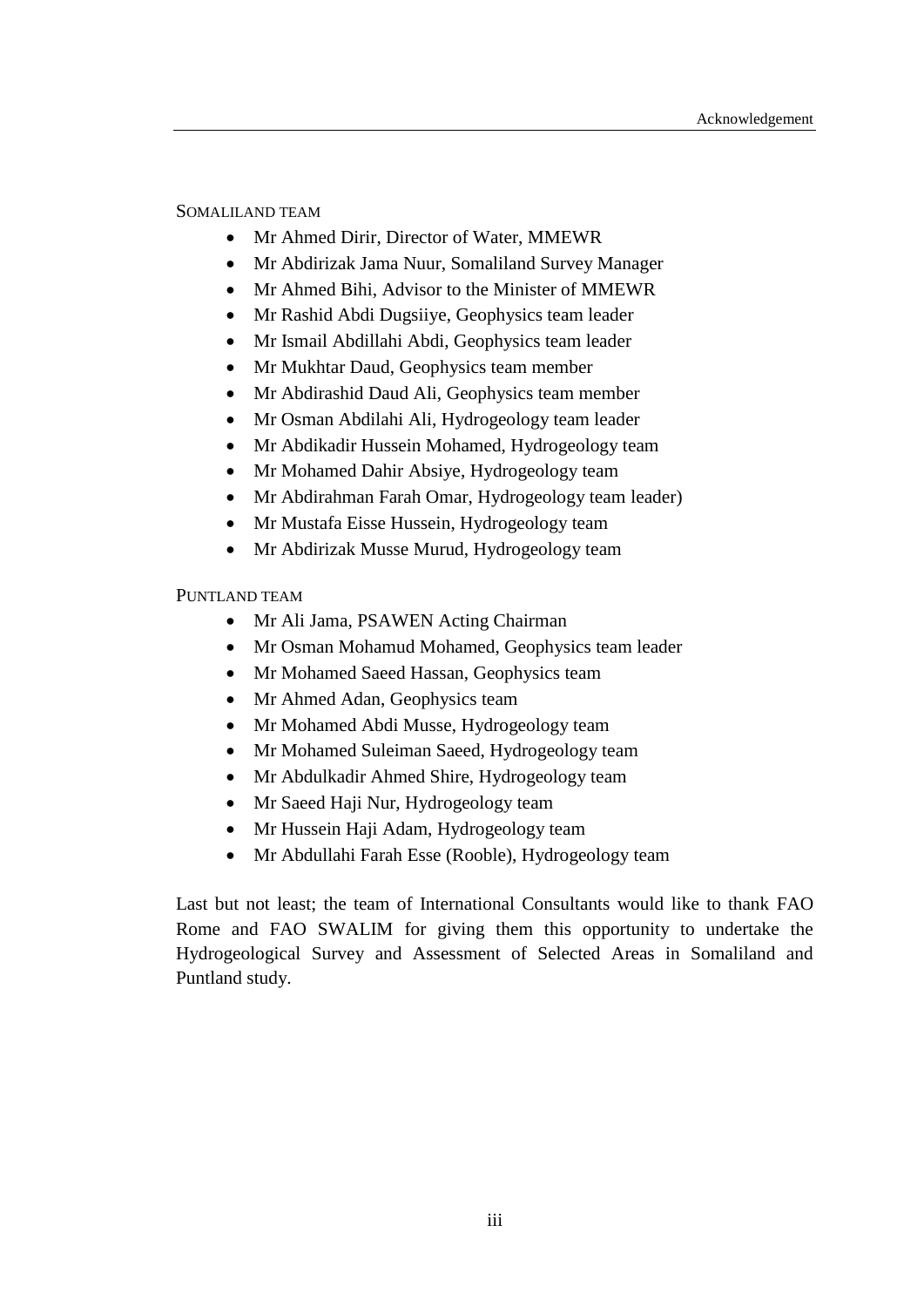## **Executive Summary**

#### <span id="page-4-0"></span>*Groundwater situation and demand for survey*

Despite groundwater being the main source of water for humans, agriculture and livestock, there is neither a hydrogeological map nor a sound policy for groundwater management and exploration in Somaliland and Puntland. The state of knowledge about hydrogeology, quality and quantity of groundwater resources is very poor. Information on hydrogeology to facilitate drilling and development of strategic water sources is limited, scattered and in some cases non-existent. In many cases, groundwater drilling projects in the two regions are unguided and exploration takes place without investigations leading to low success rates, thus wastage of financial resources. It requires huge resources to get accurate information on potential drilling sites. Hence, knowledge of groundwater resources is essential for strategic long-term planning.

Some previously conducted studies, created a good base for further hydrogeological works. Numerous works of drilling water wells or conducting geophysical surveys are available to support water supply of urban centres and local rural and semi-urban communities. There is however no capacity on hydrogeology and geophysics for borehole site selection and aquifer assessment. Weak water institutions have also contributed to un-regulated water exploration and drilling. Intervening agencies generally opt for water trucking to fulfil the needs of rural people and pastoralists during severe droughts.

To date there no systematic data collection has been carried out on wells' exploitation, capacity and especially on groundwater level fluctuations. Finally, before this study no accurate and adequate hydrogeological maps that are essential for planning any groundwater exploration and exploitation were available for Somaliland and Puntland. This is why the FAO-managed Somalia Water and Land Information Management (SWALIM) project under Phase-IV undertook a quantitative and updated assessment of the groundwater resources of Somaliland and Puntland and the set-up of a system for groundwater level monitoring.

The overall objective of the conducted Hydrogeological Survey and Assessment of Selected Areas in Somaliland and Puntland (HASP) was creation of a base for more efficient and sustainable groundwater use in Somaliland and Puntland, while the specific objectives included: update of hydrogeological knowledge of groundwater distribution and availability in the study area; preparation of GIS database as a basis for further works in groundwater utilization and protection in order to improve sanitary and livelihood conditions in urban and rural areas; identification of certain promising areas for groundwater development and detailed hydrogeological, geophysical studies and drilling; improvement of local technical capacities for groundwater surveys.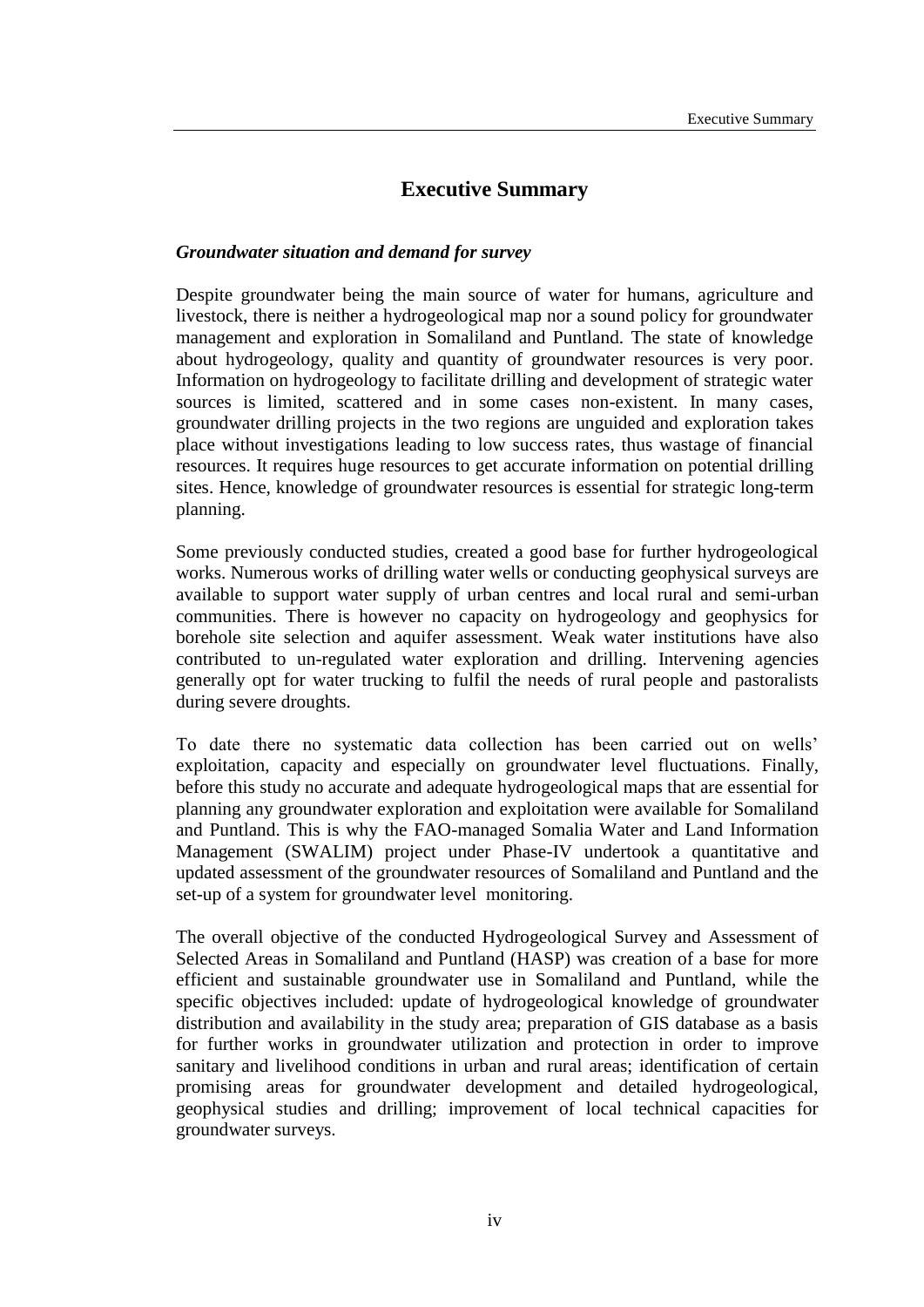## *Collected information*

To reach the objectives of the HASP, an extensive one-year field survey and desk analysis were carried out by a team of international experts of hydrogeology, remote sensing application in geology and geophysics along with SWALIM staff and relevant Puntland and Somaliland water authorities staff. The study comprised of four parts. Remotes sensing analysis of satellite images, desk study and review of previous investigations, field survey and analysis of collected hydrogeological and geophysical data including water quality testing and finally collation of all results into maps and reports.

Utilizing remote sensing it is possible to acquire information about an object on the earth's surface without physical contact using satellites. In the process of HASP remote sensing, analysis of multispectral satellite images was conducted to obtain the land surface parameters and more accurate information on the geological conditions, existing geo-morphological forms and fractures pattern. The information was interpreted in relation to the characteristics of rocks and their differences, mineralogical and geological composition of the studied areas. Remote sensing was performed at two levels: at a regional scale (for regional map at 1:750 000 scale – Figure-A) and at more detailed scales (1:250 000) for four selected promising sites covering an area of approximately  $46\,000\ \text{km}^2$ . The 4 areas were selected by the water authorities and are shown in Figure-A:

- i. First area of interest (AOI-1) located southeast of Hargeysa and southwest of Oodweyne in Somaliland.
- ii. Second area of interest (AOI-2) located between Xudun and Taleex in the North and Laas Caanood and Garoowe in the South. This terrain belongs mostly to the Nugaal Valley.
- iii. Third area of interest (AOI-3) situated between Burtiinle in the north and Galdogob to the south.
- iv. Fourth area of interest (AOI-4) falls in the area east of the village Qardho.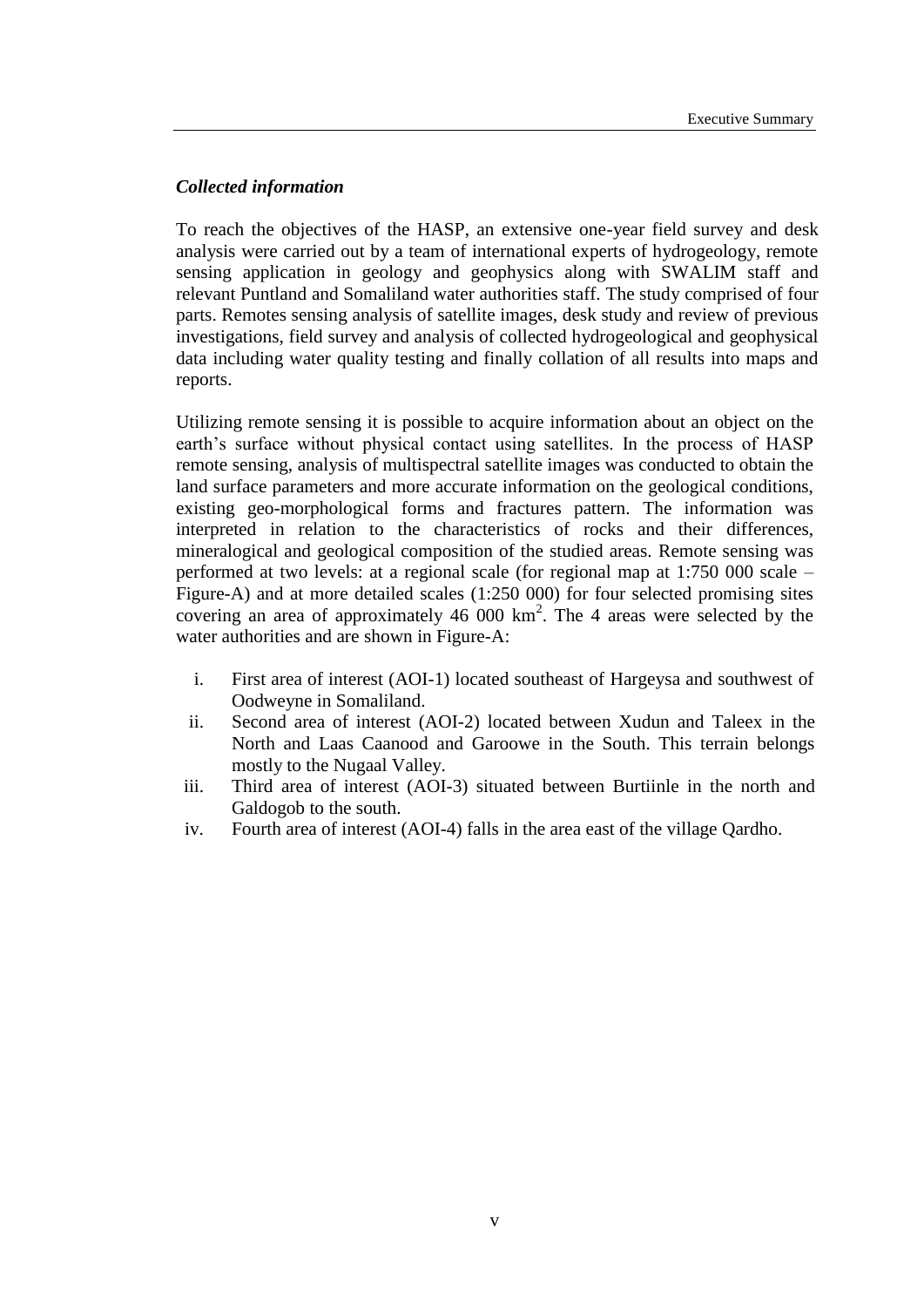

*Figure-A: Coverage of the HASP with location of the four areas of interest in Somaliland and Puntland*

The hydrogeology survey studied rocks forming water-bearing levels, complexes, and zones, the persistence in area and thickness of water-storing and water resistant rocks, as well as the amount of pressure and the types, quality, and regime of underground water. The values of basic hydrogeological parameters are given, and evaluations are made of the geological, geo-morphological, hydrological, climatic, and other factors affecting the recharge and formation of underground water.

The field survey enabled visiting a total of 1 270 sites; 720 water sources and 550 villages. Out of which 442 were in Somaliland and 278 in Puntland. More than half of the water sources are shallow wells. The information captured include technical hydrogeological information and socioeconomic information about population, water use and demand by both human and livestock. Basic physical water quality characteristics of acidity and alkalinity, salinity and dissolved solids (minerals) were analysed in the field (pH, EC, TDS, Temperature), while thorough chemical and mineralogical analyses were conducted using standard procedures in a specialised laboratory. In total, 511 water samples were analyzed on 30 basic chemical parameters and some important micro constituents. This enabled understanding the spatial water quality characterisation in terms of suitability for different uses drinking, domestic, agricultural and industrial purposes. In general, the study found that, the quality of the groundwater of Somaliland and Puntland is low to moderate (with only 40-50% suitable for drinking water) with the majority of the water sources having excessive levels of salinity (70%) when compared to the United Nations,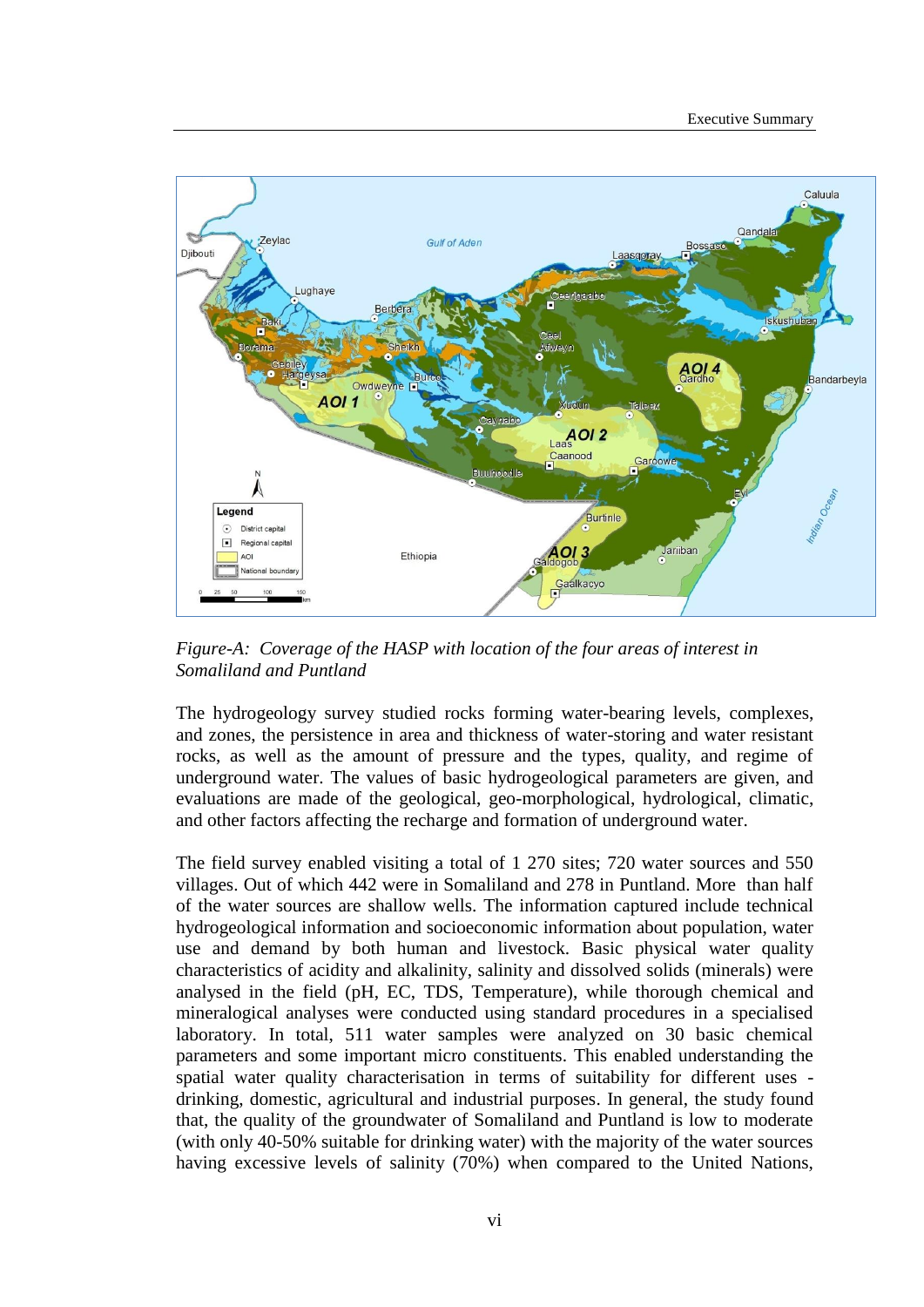World Health Organization (WHO) standards for drinking water (1 500  $\mu$ S/cm) and, hence it needs special attention as it is the only source for domestic consumption.

Through use of geophysics it is possible to investigate the subsurface conditions of the earth (geology, geological structure, groundwater bearing layers, etc.) using suitable geophysical instruments and equipments. Based on recommendations by the hydro geologists Geophysical surveys using the vertical electrical sounding-VES method were conducted for selected sites in Somaliland and Puntland. The results of VES data analysis and interpretation enabled identification of the potentiality of groundwater occurrence. More than 200 geophysical sites (87%) have shown potentiality of groundwater occurrence in the investigated depth. The recommendations from geo-electrical study may therefore be considered as basis for making decisions on where to further investigate and drill water wells. The upgraded knowledge on rock characteristics (lithology), rock fractures and infiltration capacity obtained from remote sensing and geophysical data analysis have supported hydrogeological assessment in and aquifer characterization.

A state of the art groundwater monitoring network was installed using new technology water level data loggers or divers (reliable instruments to automatically measure and store groundwater level and the groundwater temperature), in order to understand the behaviour of aquifers under natural variations in terms of the relationship between rainfall and the recharge of the aquifers in one hand and water excessive withdrawal on the other hand. Currently 8 divers for groundwater level monitoring are installed in Hargeisa, Borama, Berbera and Burco in Somaliland; and Garoowe, Boosaaso, Gaalkacyo and Qardho in Puntland. This information is expected to help prevent any future depletion of aquifers due to the high risk of groundwater over-exploitation in major towns caused by the rapidly increasing demand of water for domestic use and watering livestock.

Due to budget limitations, the short time-frame for the project implementation, and the problem of performing pumping tests in the field, the data which is used in the HASP project are from previous field investigations and tests that were conducted mostly from 2005 to 2010. Data from 28 wells which represent different geological units have been analysed and the hydraulic parameters used to define the aquifers' properties were recalculated and used in the study.

All information collected during the hydrogeological and geophysical field surveys, remote sensing, chemical analyses and other parameters determined *in situ* was posted into Geographical Information System (GIS) database. The main outputs of the HASP are the Regional Hydrogeological Map of Somaliland and Puntland adapted to the scale 1:750 000. The Map presents a general regional visualization of the distribution of groundwater and aquifers in a convenient format (Annex I), the Regional Groundwater quality Map of Somaliland and Puntland (Annex II) and the 4 Hydrogeological Maps for the Areas Of Interest (Annex III). However, considering the regional nature (large area) of the hydrogeological survey conducted and the scale of the prepared maps it is not realistic to expect to get a proper and detailed assessment of hydrogeology in certain areas and a definition of their prospect for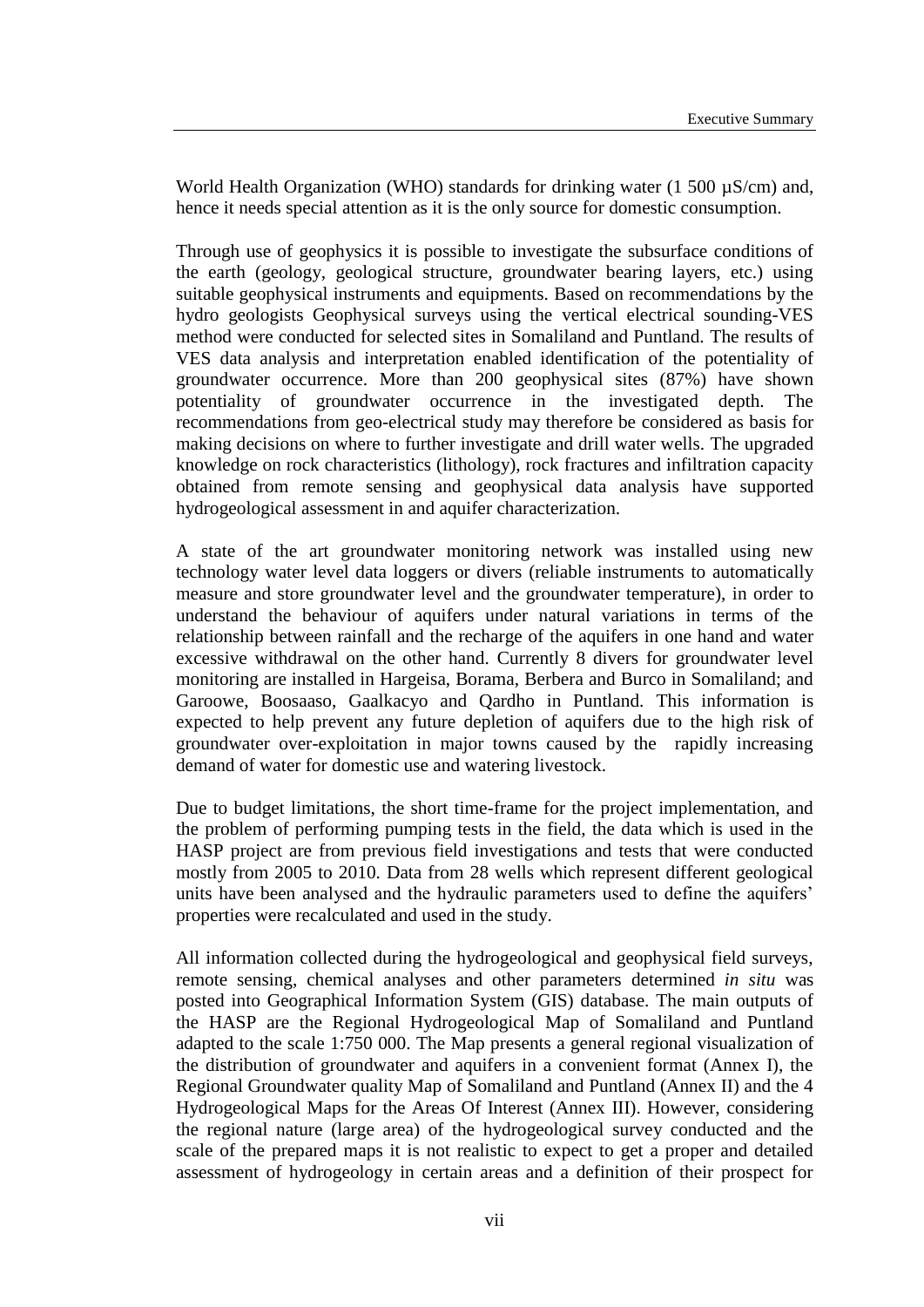further development. Such an attempt without additional detailed hydrogeological survey could even lead to an improper definition of drilling sites or drilling technology.

Along with these maps, several other thematic maps and GIS layers, which support the individual requirements of users such as water managers and professionals who intend to conduct further surveys in the designated areas were also developed.

#### *Aquifer systems and groundwater resources*

Groundwater is stored in a wide range of rock types, from crystalline basement rocks that store small quantities of water in fractures and faults, to alluvial sediments with variable depths that may contain huge volumes of water. Potentially productive aquifers occur extensively throughout Somaliland and Puntland with varying characteristics. Areas with groundwater potential considering their water quality and aquifer depth are classified as below:

- 1. Areas with fair to good water quality and well depths ranging from shallow to moderate located in the sand dunes in the central coastal belt, northern coastal regions, along the streams in the mountainous areas and sloping escarpment of Somaliland and Puntland and the coastal belt along the Gulf of Aden.
- 2. Areas with wells often drilled very deep and with very poor water quality occur in plateaus and valleys in Togdheer/Nugaal basins, plateaus in Hawd and Sool plateaus and valleys, plateaus and valleys in Dharoor basin and deep aquifers in the Mudug – Galgaduud plateau.

Shallow perched aquifers are often found in the alluvial sediments within the dry river beds and adjacent flood plains. The water table configuration varies between 2 – 20 m. Shallow dug wells are developed within these perched aquifers and used by a majority of both the rural and urban populations in Somaliland and Puntland.

Deep water aquifers are often found in alluvial deposits within the old river bed channels, the Karkaar, Taleh (Taleex), and Auradu formations. Drilled wells are the permanent source of water for almost all the populated places in Somaliland and Puntland. The depth of boreholes varies from 20 up to 400 m and their yield is in the range of 0.5 -17 l/s, while static water level (SWL) ranges from 2 - 270 m. However, aquifers are limited, mostly deep and often highly saline or low yielding compared to the rising demand that is driven by population growth.

The majority of wells drilled within these materials from later geologic times produce hard water often with a high content of sulphates, bicarbonates, carbonates, chlorides, etc. Nonetheless, these aquifers serve as the main sources of water in the two regions. The many productive water wells which have been drilled over the years attest to this fact.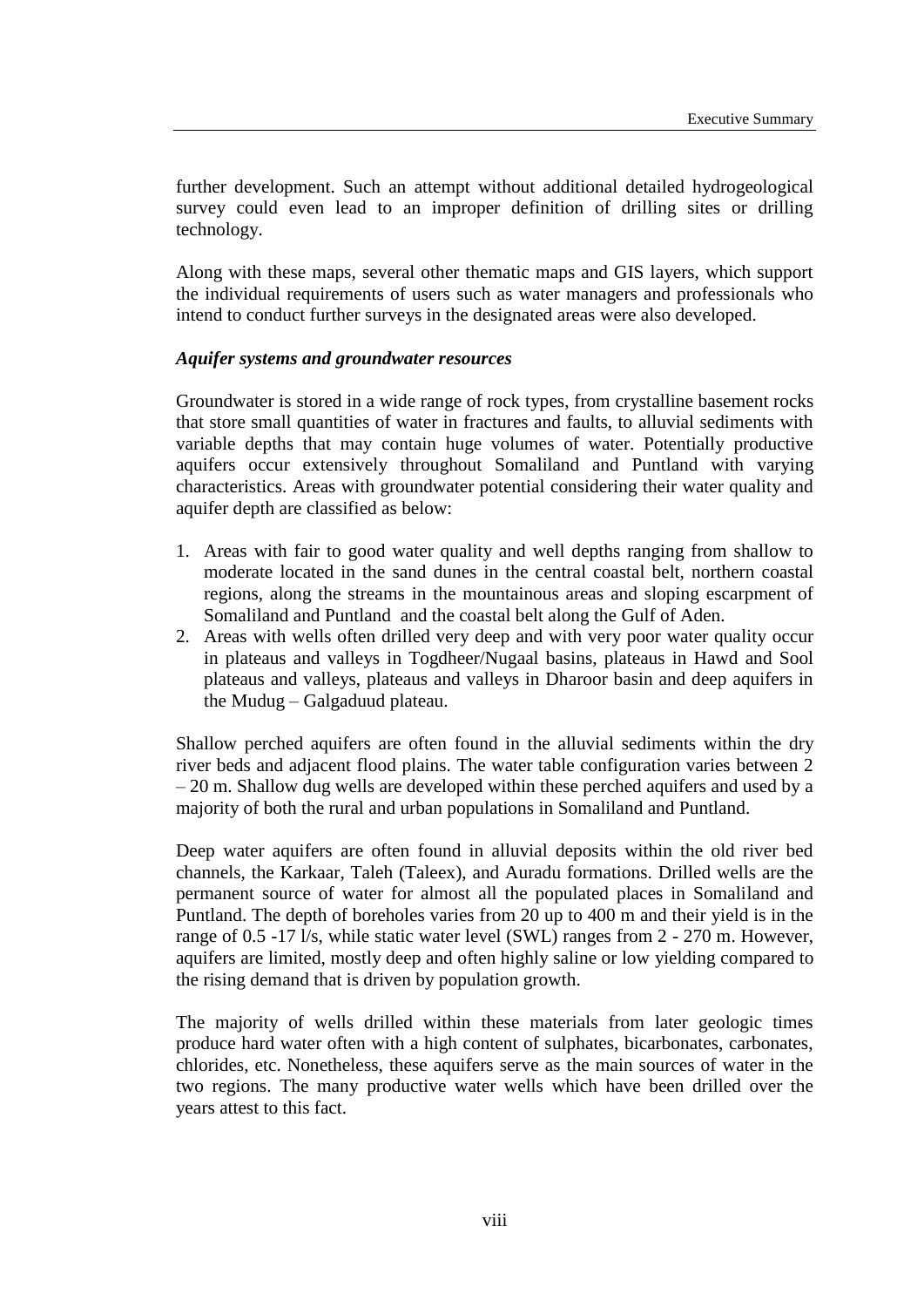One of the main HASP outputs include the first ever classification of local aquifer systems and groundwater resources assessment (both quantity and quality) of selected areas of interest.

Out of the nine hydrogeological units which belong to the major six aquifer systems classified in the study area, four are most promising for further development and groundwater utilization. They are: Major Togga'a alluviums (inter-granular aquifer of Quaternary age), Jurassic lime-stones (karstic aquifer), Auradu lime-stones (karstic aquifer of Lower Eocene age), and Karkar lime-stones (karstic aquifer of Upper Eocene). The best transmissivity values were obtained from pumping tests of the wells drilled in alluviums and lime-stones.

By estimating actual recharge and permeability of four major aquifers, it was roughly concluded that an equivalent average flow from these major aquifer systems (dynamic reserves) could be equal to 139 m<sup>3</sup>/s.

Considering the size of Somaliland and Puntland, the specific groundwater yield is less than  $0.5 \frac{1}{s/km^2}$ , which classifies the region as extremely poor in groundwater reserves. In accordance with UN World Health Organization (WHO) and certain other standards for water availability per capita, the region can be categorized between extremely poor and poor: replenished dynamic reserves provide approximately  $900 - 1000$  m<sup>3</sup>/per capita/year. However, their full utilization is far from the needs of the current situation or even reality.

Five major hydrogeological systems are classified as weak or poor for groundwater development. Groundwater reserves are restricted to certain zones and locally are of higher permeability of fissure and inter-granular aquifers. In these hydrogeological units, discharge of the wells higher than 1.0 l/s is very rare. However, such or similar flow can be sufficient to satisfy drinking water demands for local villagers and their animals. Drilling of "humanitarian" wells should be extended, but only after a feasibility assessment and under professional supervision.

Distribution of both aquifers of good productivity and hydrogeological units with limited reserves is presented on the regional hydrogeological map 1:750 000 scale and hydrogeological maps of the four areas of interest.

In order to assess the water situation in major towns which have around 2.5 million inhabitants or about half of the total population, a survey of fourteen water utilities in Somaliland and Puntland was conducted. Considering the fact that the current extraction rate for these towns is  $0.74 \text{ m}^3\text{/s}$  (according to information provided by the utilities) there is a shortage of around 1.5  $\text{m}^3$ /s, or, in other words, almost 70% of actual water needs are not being met. It was confirmed that not more than 25% of the population is connected to the surveyed water distribution systems. The most problematic area is Hargeysa city where over 750 000 residents mostly in suburban areas have no proper access to tap water.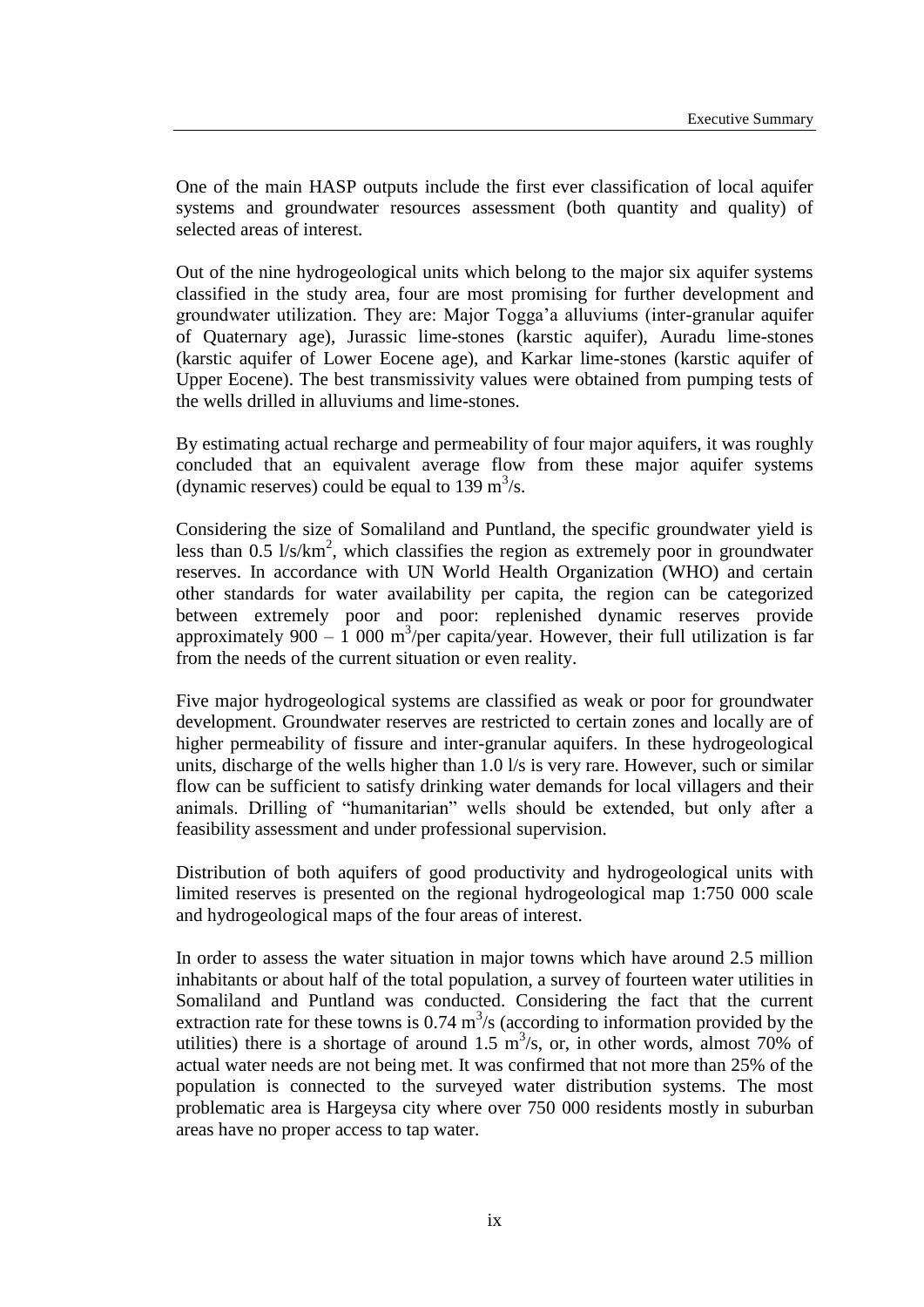Considering the regional character of the hydrogeological research conducted in this stage, to expect to get a proper and detailed assessment of hydrogeology in certain areas and a definition of their prospects for further development is not realistic. However, based on remote sensing findings and hydrogeological information obtained from selected areas of interest some more promising (potential) areas for groundwater development are delineated. These promising areas comprise a surface of some 2 400  $km^2$  or nearly 1% of the entire study area. Although estimated GW reserves in these areas theoretically enable extraction of 2 - 3  $m<sup>3</sup>/s$ , the pumping rates should be strictly at least 3 - 4 times less due to the limited recharge of the aquifers. Otherwise, an over-exploitation and depletion of existing reserves will take place.

#### *Groundwater quality and pollution*

Groundwater quality and chemical composition is a result of soil and geological formations through which the water has residence time, effective recharge, groundwater depth as well as pollutants if they are presented in the catchment area. Physical properties and concentrations of chemical components in groundwater vary widely within Somaliland and Puntland areas, depending on the location and type of water sources (spring, dug well, drilled well).

Measurements conducted in the field show variations of acidity and alkalinity levels (pH) in tested waters between 6 and 10, water temperatures in the range of  $19 - 38$  ${}^{0}C$ , and electrical conductivity values from 160 to 11 000  $\mu$ S/cm. The latter confirms that salinity of groundwater from certain formations can be very high.

Based on the chemical analyses of 511 samples hardness, levels of calcium, magnesium, sodium, potassium and other components are usually above the recommended WHO standards for drinking water, but acceptance of these waters is a necessity, as there is usually no alternative. However, consumption of waters with concentrations above the standard limits is not necessarily harmful and appropriate water treatment must be considered in areas where adverse types of water are likely to have hazardous effects on man and livestock.

Groundwater in the study area can also be contaminated by various chemical pollutants. The consequence of the civil war has led to presence of explosives and different dangerous materials in certain areas. Their presence in highly permeable karstic aquifer is extremely dangerous.

According to bacteriological analyses, shallow aquifers are quite commonly contaminated and may cause widespread water related epidemics, which is often the case in Somaliland and Puntland.

#### *Major threats to the sustainable use and development of groundwater*

 *Pollution of groundwater* can be considered the major threat for humans and livestock in Somaliland and Puntland. Although contamination of deep ground water is not easy and as fast as in the case of surface waters, their cleaning or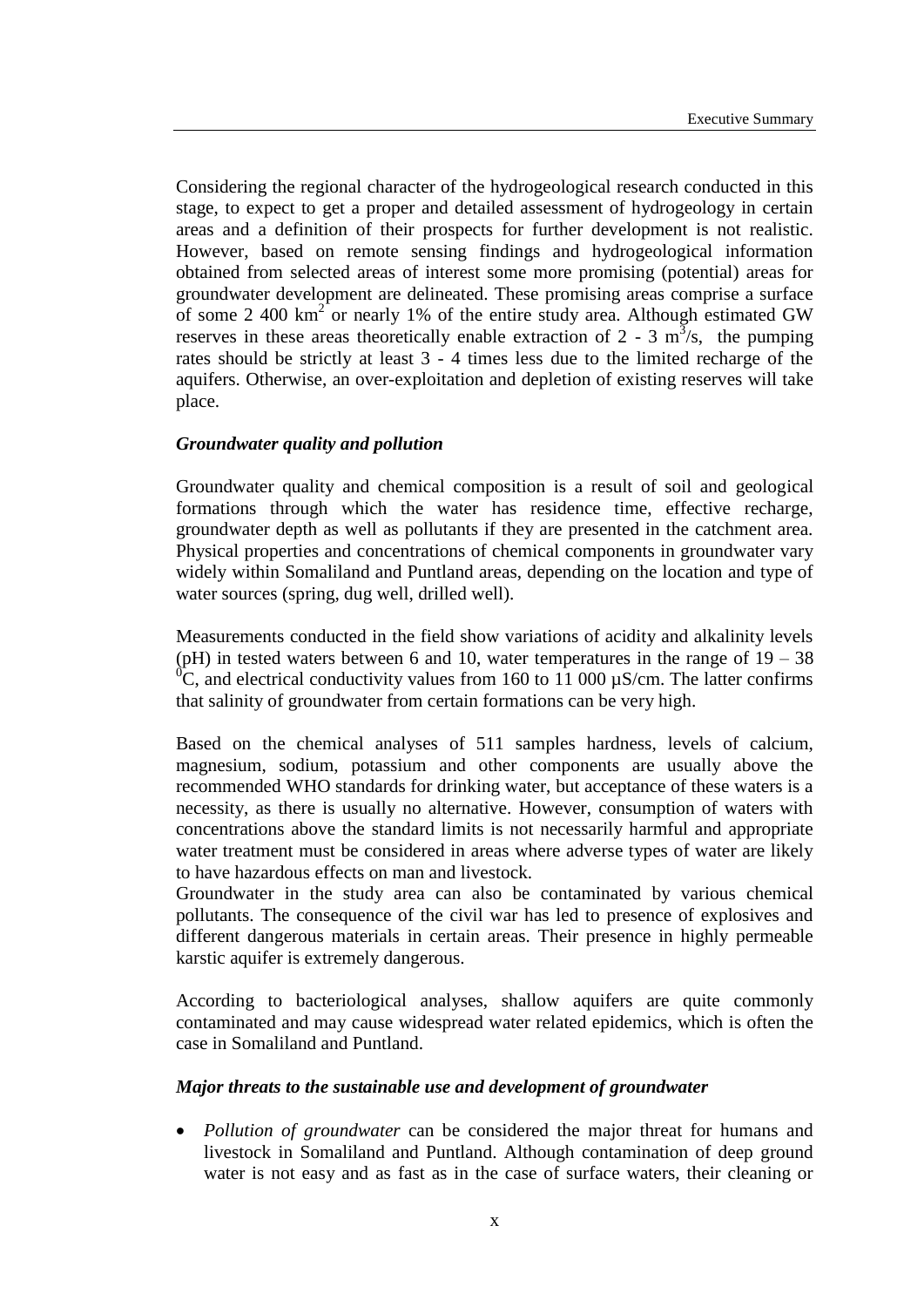remediation is much more complicated. Inappropriate use or storage of harmful material, seepage of waste water and establishment of uncontrolled landfills, all registered during the SWALIM field survey, have negative impacts on groundwater quality and must be restricted, especially in populated areas and close to the water sources.

- *Inappropriate drilling* (selection of sites, drilling depth, poor construction of wells) in Somaliland and Puntland often results from the water shortage and urgency to provide water to vulnerable groups. One of the major problems for proper and sustainable development of groundwater is its unequal distribution. Some existing sources or promising areas are far away from the consumers, forcing people to transport water from long distances or even to migrate close to the sources. Therefore, the chosen drilling sites are commonly situated near existing settlements. In many cases, unfortunately, promising areas of water tapping do not coincide with settlements, and proper hydrogeological assessment and feasibility studies are required before any drilling occurs.
- *Over-exploitation of the existing sources is also under way.* Although Borama was the only one water utility where over-exploitation was clearly reported during the SWALIM inquiry (2.6 m/year), the majority of wells in the study area are pumped over their normal capacities. In fact, their over-exploitation has not been largely evidenced either due to lack of monitoring network or because a small number of consumers is currently connected to the water supply systems.

#### *Next steps*

Groundwater in Somaliland and Puntland is a key issue in environment, health, agriculture and development as a whole. It is also a strategic resource for the alleviation of poverty and improvement of conditions in both urban and rural areas. Planning of its efficient and sustainable use is therefore of crucial importance.

#### *Short term measures*

- *Continue the groundwater exploration*. The conducted survey represents the first yet very important step to raising the knowledge on groundwater distribution and reserves in Somaliland and Puntland. The present study produced a preliminary baseline document on a regional scale. In order to improve the knowledge of the most promising zones for groundwater abstraction, it would be necessary to conduct further field hydrogeological and geophysical surveys.
- *Test aquifer and groundwater before tapping.* Additional field survey are needed and should primarily target suitable locations for drilling or construction of the aquifer to control intakes such as subsurface dams. In principle, exploratory test drilling with small diameter bits, rock sampling and air-lift testing should certify groundwater presence and suitability before any large diameter well can be drilled.
- *Control groundwater quality.* There is high need for regulatory frameworks and support to existing water utilities and medical centres to sample regularly and to conduct chemical and bacteriological analyses of the water tapped for centralized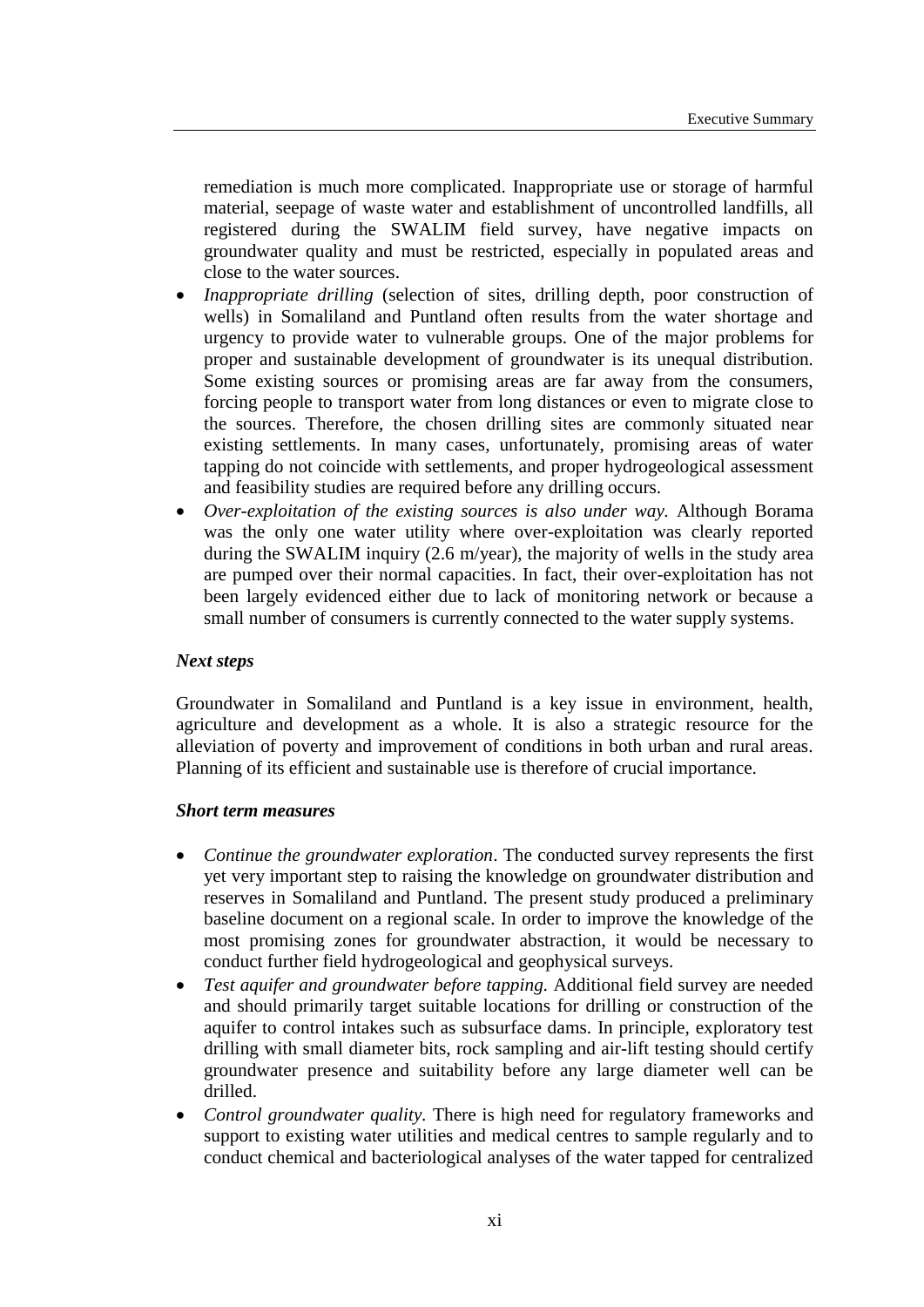supply. The Governments and donors should provide sufficient laboratory equipment and other logistical facilities.

- *Establish mobile teams for in-field checking of sanitary conditions and mapping of the pollutants* close to the utilized water sources (landfills, sewage waters, large septic tanks, hazardous materials). Support of local and international institutions is expected.
- *Complete and maintain groundwater monitoring network*. The initial groundwater network established under this survey should be completed and the rest of the monitoring equipment (divers) installed, and data on pumping rates, groundwater table fluctuations and physical parameters regularly collected and evaluated.
- *Maintain established GIS Geo database.* In order to improve the quality and adequacy of this important managerial and decision-making tool, it is necessary to continue with the collection and interpretation of data from various sources (field survey, laboratory analyses, monitoring data on climate, hydrology, hydrogeology, reports, maps).
- *Involve the available already-trained staff*. The hydrogeological survey was successful in the capacity building of the personnel from ministries involved in groundwater exploitation in Somaliland and Puntland. Their capacity has to be further improved through concrete projects execution and additional practical trainings in collaboration with universities or agencies involved in groundwater studies and development. The above activities should be implemented jointly by local and SWALIM staff, supported by international experts and specialized companies when necessary.

#### *Medium and long term measures*

- *Establish sanitary protection zones* around the existing utilized water sources. Following the general recommendations from this report, other references and broad experiences for different aquifer systems, delineation of sanitary protection zones, fencing of first sanitary zone and implementation of appropriate preventive measures to protect groundwater from pollution are required.
- *Extend groundwater monitoring network*. The expanded network should comprise some important natural springs and wells in selected villages and remote areas. They have to represent different aquifers and zones away from the main water utilities and regional cones of depression. Guidelines from the Water Framework Directive of European Union could be used as a base for establishing the surveillance and operational monitoring in the study area.
- *Design and construct groundwater control and conservation structures.* Control of aquifer pumping supported by some new solutions and intakes is a necessary precautionary measure for the sustainable aquifer development. Detailed hydrogeology survey and feasibility study of discovered suitable sites mostly located along major dry river beds (toggas) should result in final designs and civil works on subsurface dams, water storage structures or specific water intakes.
- *Prepare and adapt to the local circumstances Water Master Plans* for Somaliland and Puntland. Their integral parts should be: the establishment of a regulatory framework of provision of drilling licences and permissions, a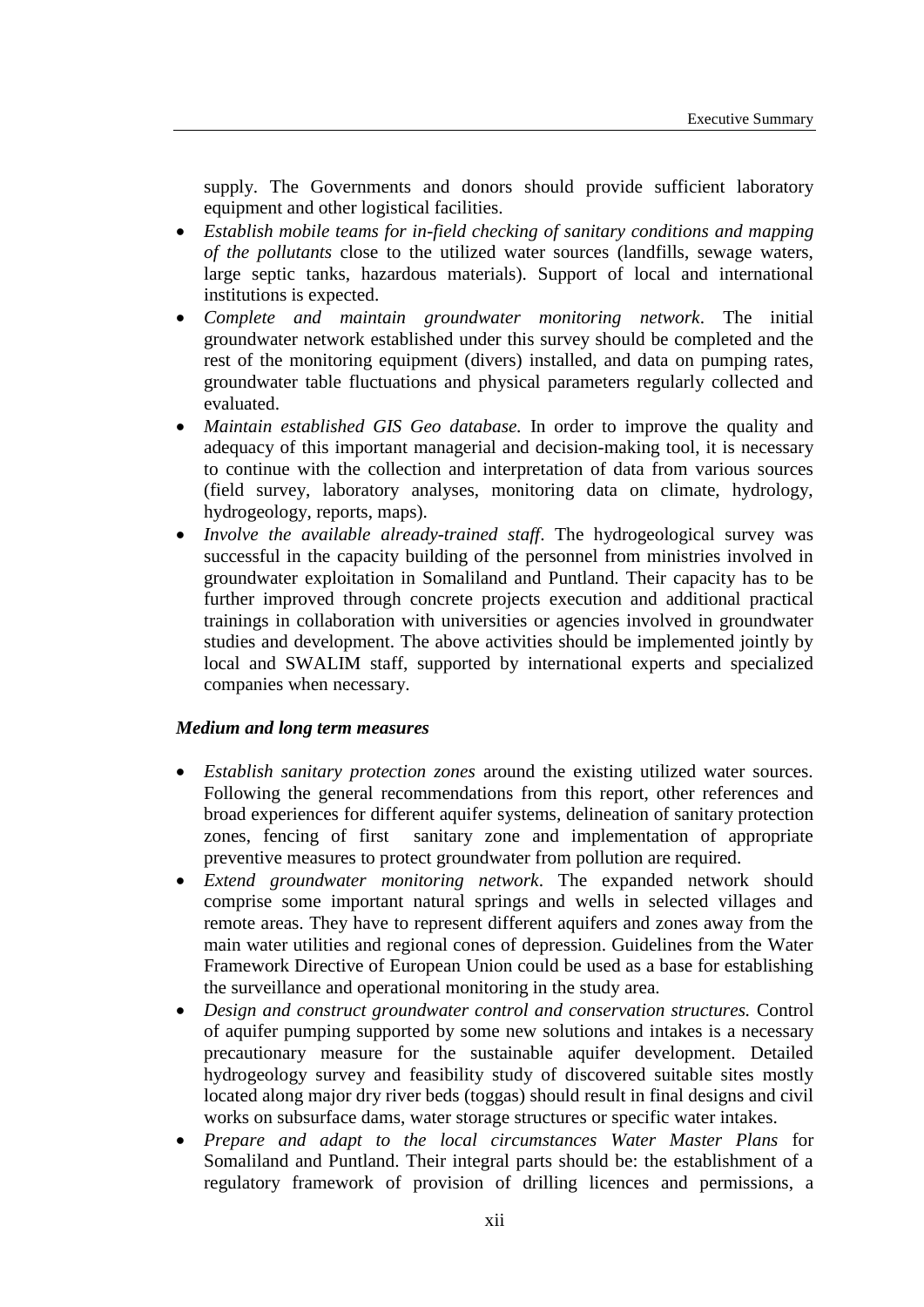regulatory system for agencies responsible for water use and development and water quality control (on regional or municipality level). The regulation of work of water users associations or individual operators should also be included in these plans.

- *Remove existing major pollutants and remediate their previous locations.* Based on a conducted survey and mapping of hot pollution spots, cleaning and remediation of contaminated soil and water should be systematically carried out upon defined priorities. Along with their removal of new sanitary proper landfills, waste and drinking water treatment plants and chlorination stations should be designed and constructed. Depending on the density of the population, their size will rank from very small to large.
- *Strengthen sanitary education in schools*. It is an essential prerequisite for a progressively improved sanitary situation in the region. NGOs and donors should support the local authorities in creation and introduction of educational programmes for awareness raising of the local population regarding the importance of sustainable use and protection of water sources.
- *Train the local authorities, users and stakeholders in the use of hydrogeological information and products*. Additional educational and promotional programmes should facilitate an understanding of the groundwater existence, movement and appearance in order to ensure sustainability of this invisible but vital resource.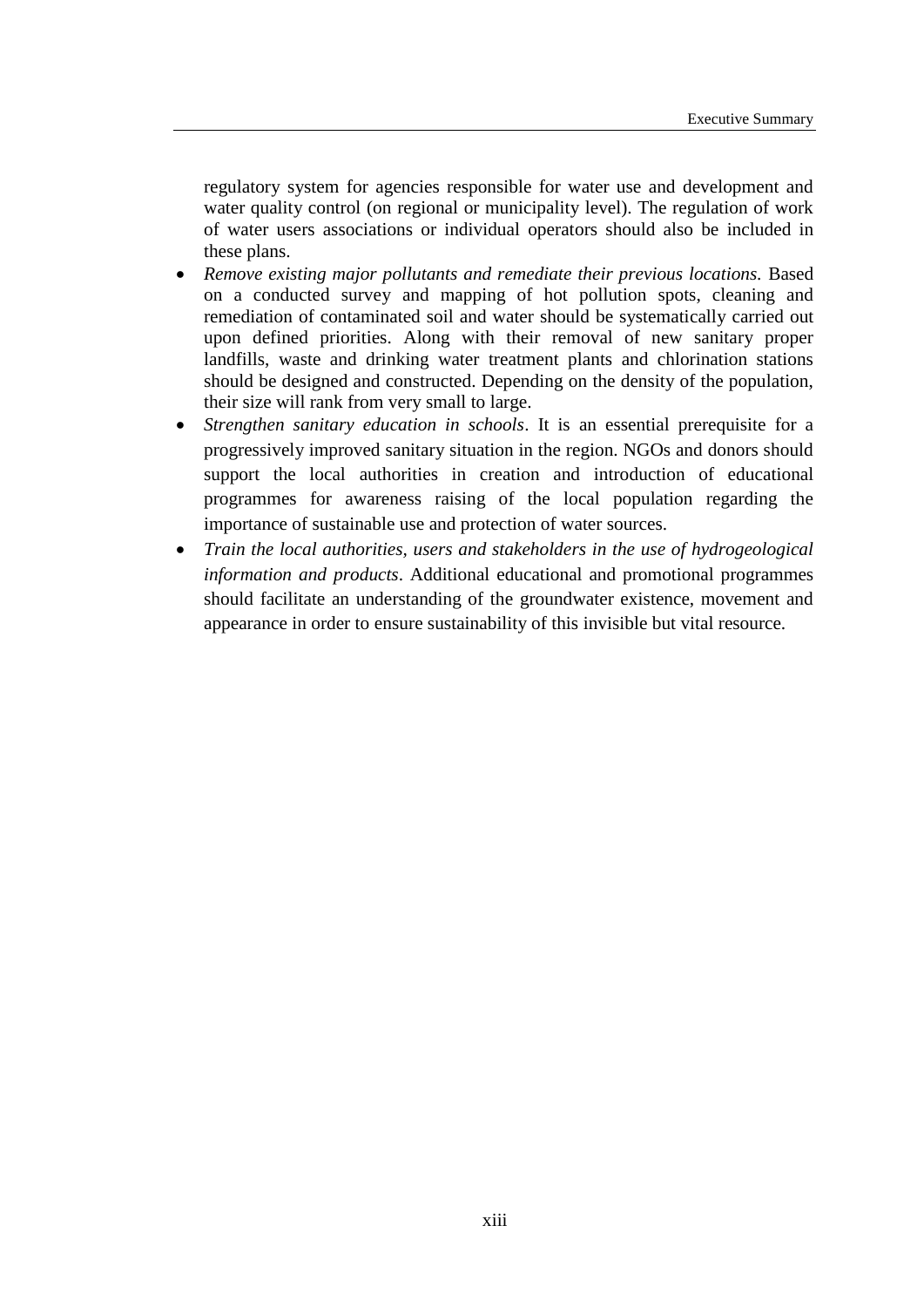## **Table of Contents**

<span id="page-14-0"></span>

| <b>Chapter 3: Methodology.</b> | 33 |
|--------------------------------|----|
|                                |    |
|                                |    |
|                                |    |
|                                |    |
|                                |    |
|                                |    |
|                                |    |
|                                |    |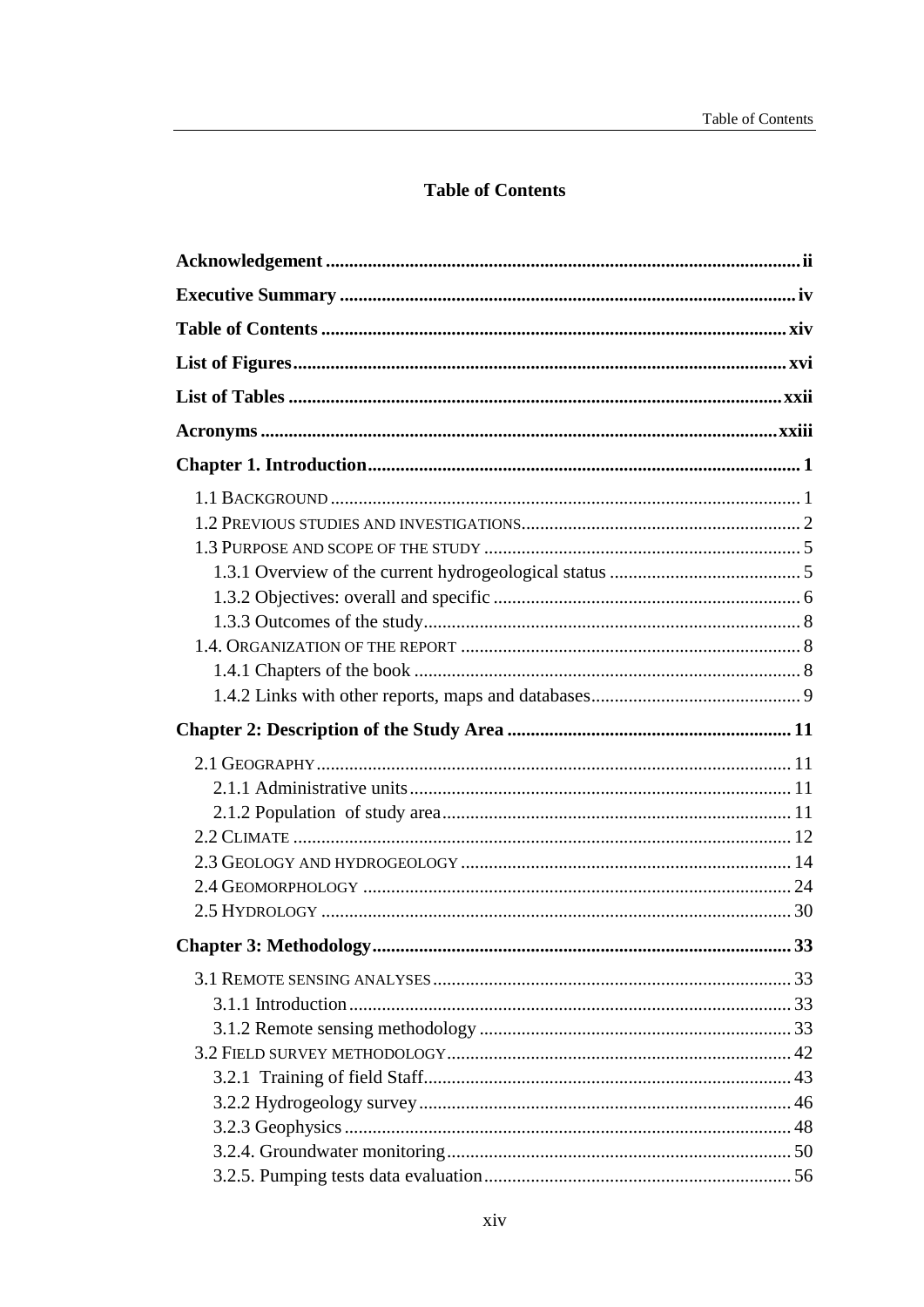| 4.1.2 Update of geological map, geomorphological features, fracture lineaments |  |
|--------------------------------------------------------------------------------|--|
|                                                                                |  |
|                                                                                |  |
|                                                                                |  |
|                                                                                |  |
|                                                                                |  |
| 4.3.2 Distribution of groundwater resources in Somaliland and Puntland  129    |  |
|                                                                                |  |
|                                                                                |  |
|                                                                                |  |
|                                                                                |  |
| 5.1 GROUNDWATER DEVELOPMENT AND SUSTAINABLE USE  166                           |  |
|                                                                                |  |
| 5.1.2 Groundwater budget and reserves for selected aquifers  216               |  |
|                                                                                |  |
|                                                                                |  |
|                                                                                |  |
|                                                                                |  |
|                                                                                |  |
|                                                                                |  |
| Annex - I: Regional Hydrogeological Map of Somaliland and Puntland  260        |  |
| Annex – II: Regionl Water Quality Map of Somaliland and Puntland 260           |  |
|                                                                                |  |
|                                                                                |  |
|                                                                                |  |
|                                                                                |  |

**Note**: The maps in annex I - VI are available in the attached CD or on request from SWALIM (swalim@fao.org)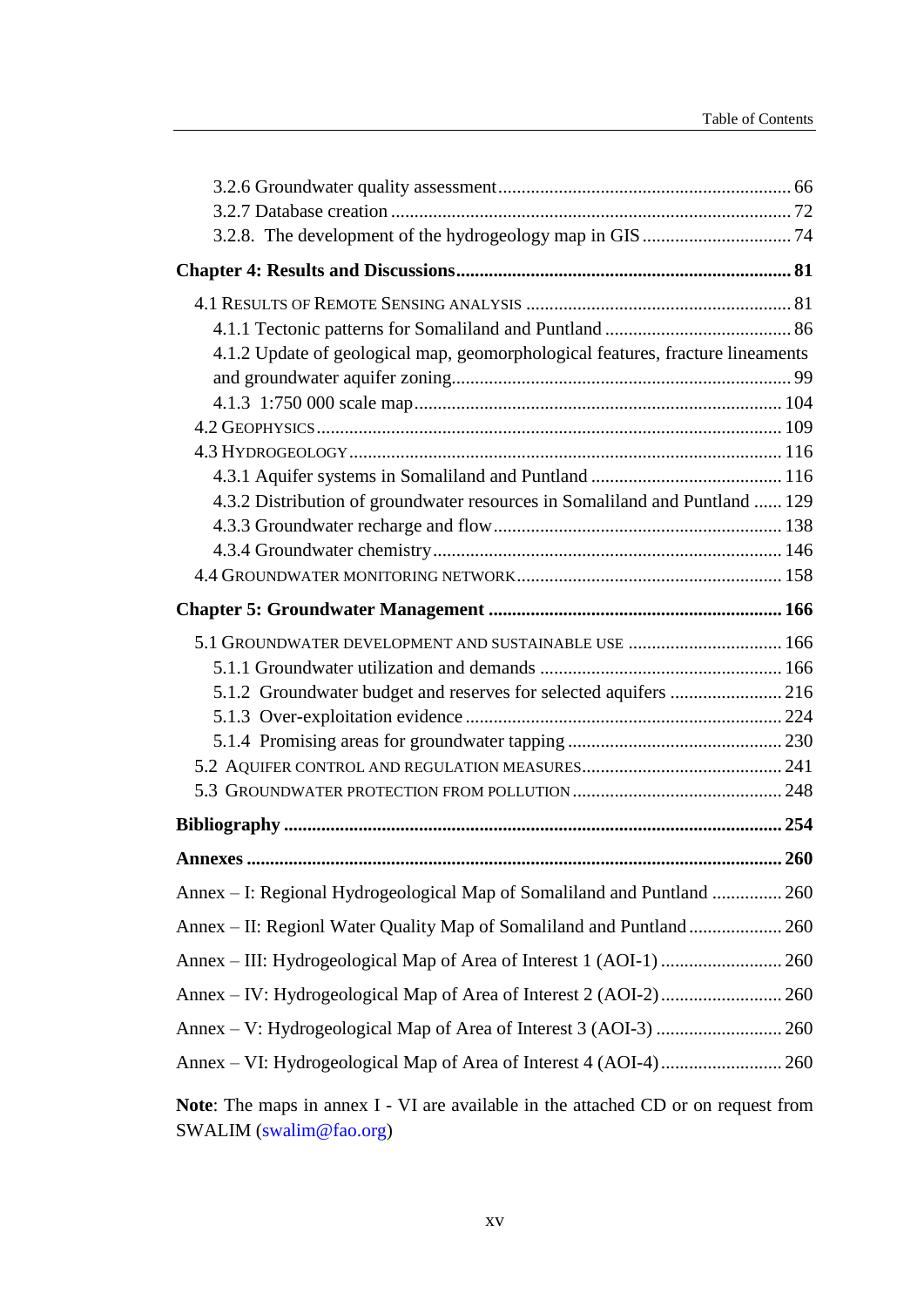# **List of Figures**

<span id="page-16-0"></span>

| Figure 2.1 Operational monitoring network and rainfall distribution map of the study    |
|-----------------------------------------------------------------------------------------|
|                                                                                         |
| Figure 2.2 Average mean monthly rainfall distribution in Hargeysa 14                    |
| Figure 2.3 Ortogneiss rocks of Basement complex near Beeyo Doofar (Hargeysa             |
|                                                                                         |
| Figure 2.4 Yesomma sandstones near Borama (Photo Somaliland team 2)  18                 |
| Figure 2.5 Cavern carved in Taalex's karstified gypsum (Sool Plateau near Xudun)        |
|                                                                                         |
| Figure 2.6 Recording data on spring issued from Karkar Fm. (near Buhoodle; Photo        |
|                                                                                         |
| Figure 2.7 Basaltic volcanic rocks cover recent deposits near Jalelo (Hargeysa area,    |
|                                                                                         |
| Figure 2.8 Shallow well dug on the terrace alongside main togga stream (Nugaal          |
|                                                                                         |
| Figure 2.9 Anhydrite of Taalex Fm. covered by recent red soils (Laasqoray Xudun -       |
|                                                                                         |
| Figure 2.10 The escarpment of the high Golis Mountain sloping towards the Gulf of       |
|                                                                                         |
| Figure 2.11 The typical piedmont deposits resulted from delluvial and prolluvial        |
|                                                                                         |
| Figure 2.12 Collapsed roof of the cavern is creating a sinkhole (left, photo Puntland   |
| team) The cave carved in Karkar limestones (right, Buuhoodle area) 27                   |
| Figure 2.13 "Classical" dunes near the coast (Berbera area, Photo Somaliland team       |
|                                                                                         |
| Figure 2.14 One of the typical toggas near Jalelo (Somaliland, Photo Z.Stevanovic)      |
|                                                                                         |
| Figure 2.15 Installed automatic gauging station in pilot study area of Togga Waheen     |
|                                                                                         |
|                                                                                         |
| Figure 3.2 Area north of Hargeysa, RGB image without spectral enhancement 36            |
| Figure 3.3 Area north of Hargeysa, RGB image enhancement by Brovey method36             |
|                                                                                         |
|                                                                                         |
| Figure 3.6; a) iron oxide (brighter tone), b) clay minerals (brighter tone), c) ferrous |
| minerals (brighter tone), d) RGB combination (red-clay minerals, green-ferrous          |
|                                                                                         |
|                                                                                         |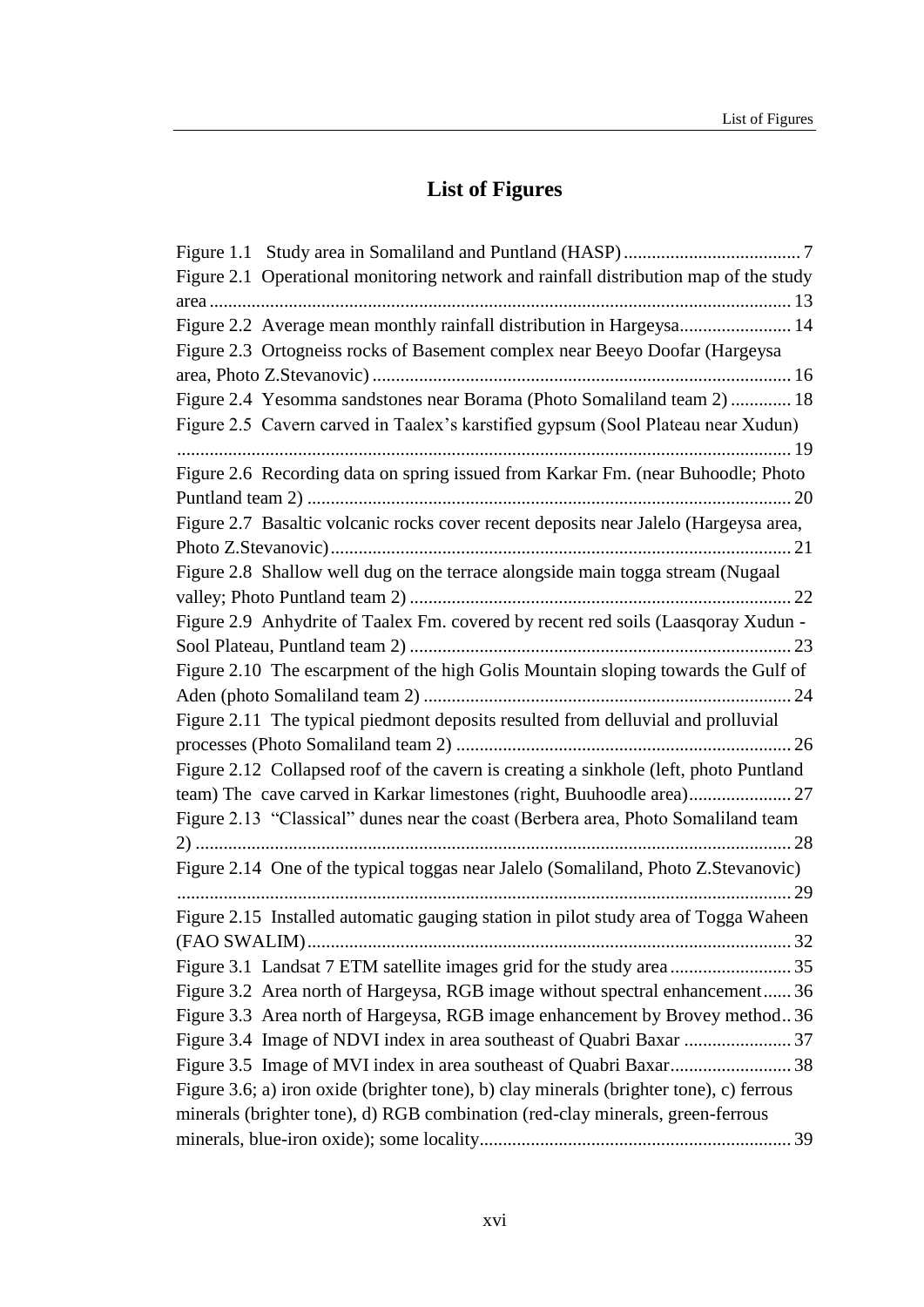| Figure 3.7 Set up of training area for determination of different geological units   |  |
|--------------------------------------------------------------------------------------|--|
| (upper part of figure), results of supervised automatic classification with legend   |  |
|                                                                                      |  |
|                                                                                      |  |
| Figure 3.9 Four Areas of Interests (4 AOI) selected for detailed RS research  42     |  |
| Figure 3.10, 3.11 Trainees in Hargeysa; Welcome note at the training opening         |  |
|                                                                                      |  |
| Figure 3.12 Designated areas for field hydrogeological survey  44                    |  |
| Figure 3.13 Organizational setup for field HG and GF surveys  46                     |  |
|                                                                                      |  |
| Figure 3.15 Schlumberger Electrode Configuration used in the survey  49              |  |
| Figure 3.16 Training course for monitoring equipment installation in FAO Office in   |  |
|                                                                                      |  |
|                                                                                      |  |
| Figure 3.18 Details about 8 diver installation sites and some photos taken during    |  |
|                                                                                      |  |
|                                                                                      |  |
|                                                                                      |  |
|                                                                                      |  |
| Figure 3.22 Position of wells with pumping test data in Woqooyi Galbeed region . 60  |  |
|                                                                                      |  |
|                                                                                      |  |
|                                                                                      |  |
| Figure 3.27 Position of wells with pumping test data in Bari region 64               |  |
|                                                                                      |  |
|                                                                                      |  |
| Figure 3.30 Forming of basic layers in Reference System: 1 - Location of Somalia, 2  |  |
| - Geological map of Somalia, 3 - Geological map of Somaliland and Puntland           |  |
| including test areas, 4 - Satellite image, 4 - Hydrogeology Provinces, 5 - Tectonic  |  |
| pattern from RS, 6 - Drainage network, 7 - Districts and regions map, 8 – Land cover |  |
|                                                                                      |  |
| Figure 3.31 Steps of merging "old" geology boundaries with "new" boundaries          |  |
|                                                                                      |  |
| Figure 3.32 Correction of boundaries on the local scale according field data 78      |  |
| Figure 3.33 Transformation of boundary lines to polygons for established aquifer     |  |
|                                                                                      |  |
|                                                                                      |  |
| Figure 4.1 Part of RS interpretation (detail). Northern part of Nugaal basin 82      |  |
| Figure 4.2 Detail in AOI 1: Left- tiger bush; Right- draft preview of RS lineament   |  |
|                                                                                      |  |
|                                                                                      |  |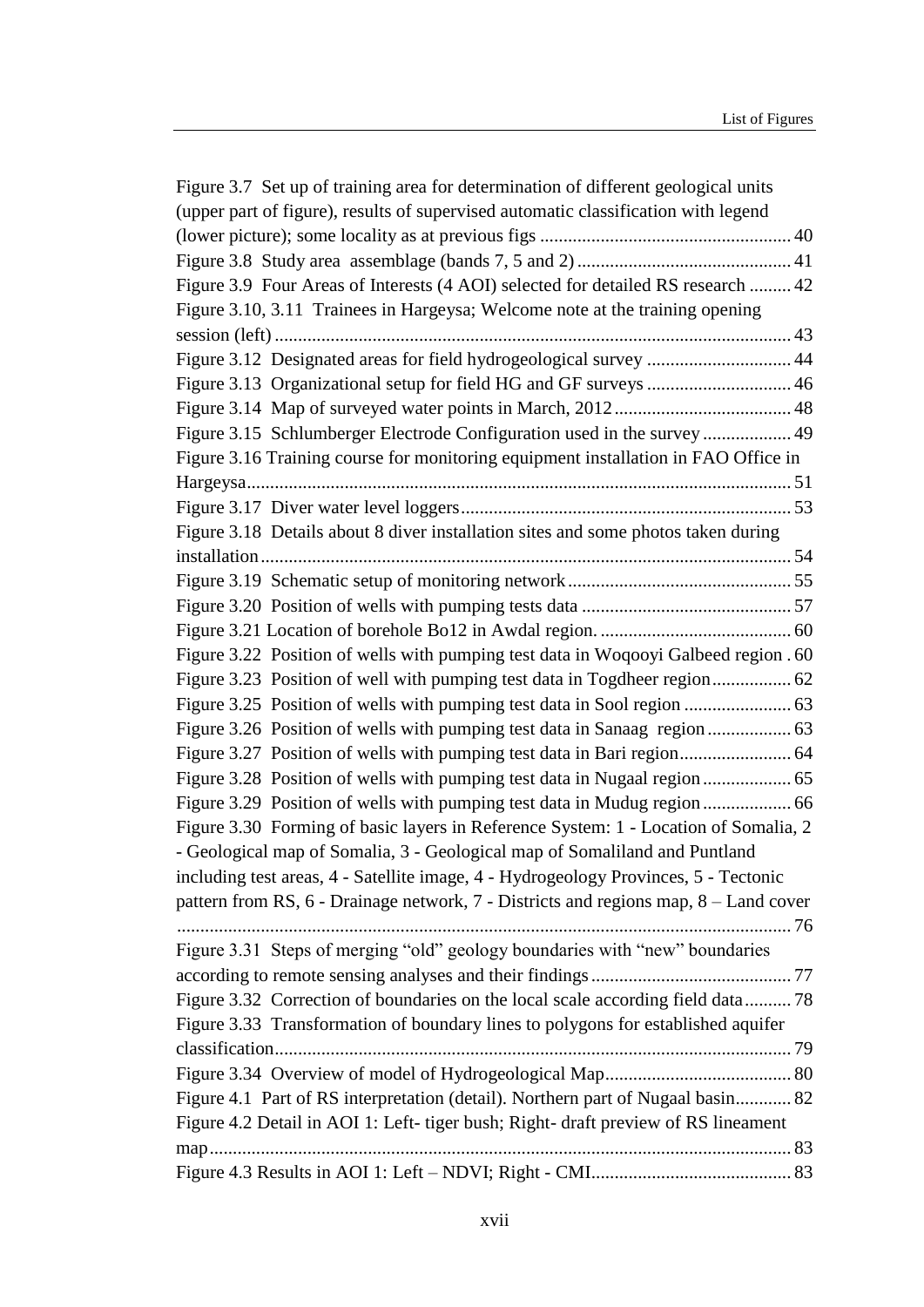| Figure 4.5 Distribution of classes of Clay mineral index for AOI 2 84                       |  |
|---------------------------------------------------------------------------------------------|--|
| Figure 4.6: Vegetation index NDVI (left) and clay mineral index CMI (right) for             |  |
|                                                                                             |  |
|                                                                                             |  |
| Figure 4.8 Division of study area in 4 sub-areas for statistical analysis of faults         |  |
|                                                                                             |  |
| Figure 4.9 Stratification observed by visual RS analysis and calculated by using            |  |
| Digital Elevation Model (DEM). Key - Diagrams represents percentage of                      |  |
| population (3 classes with diffferent color) and statistical plane of stratification (solid |  |
|                                                                                             |  |
|                                                                                             |  |
| Figure 4.11 Results of statistical fault strike orientation for whole research area 89      |  |
| Figure 4.12 Rose chart presentation of major fault systems in North sub-area 90             |  |
| Figure 4.13 Rose chart presentation of fault systems in Mid sub-area  91                    |  |
|                                                                                             |  |
| Figure 4.15 Rose chart presentation of fault systems in South sub-area  92                  |  |
| Figure 4.16 Presentation of fault pattern statistical analysis for the study area 93        |  |
| Figure 4.17 Geological cross-section for AOI 1 (left-position of cross-section line)        |  |
|                                                                                             |  |
|                                                                                             |  |
| Figure 4.19 Geological cross-section for AOI 2 (left-position of cross-section line)        |  |
|                                                                                             |  |
|                                                                                             |  |
| Figure 4.21 Geological cross-section for AOI 3 (left-position of cross-section line)        |  |
|                                                                                             |  |
|                                                                                             |  |
| Figure 4.23 Geological cross-section for AOI 4 (left-position of cross-section line)        |  |
|                                                                                             |  |
|                                                                                             |  |
| Figure 4.25 Preview of Remote Sensing Interpretation map for Somaliland and                 |  |
|                                                                                             |  |
| Figure 4.26 Preview of final results from RS interpretation for AOI 1  106                  |  |
|                                                                                             |  |
|                                                                                             |  |
|                                                                                             |  |
| Figure 4.30 Section of terrace deposits near Xudun, mixture of boulders, pebbles,           |  |
|                                                                                             |  |
|                                                                                             |  |
| Figure 4.32 Pothole and small pond in evaporitic rocks of Taleh (Taleex) Fm 121             |  |
|                                                                                             |  |
|                                                                                             |  |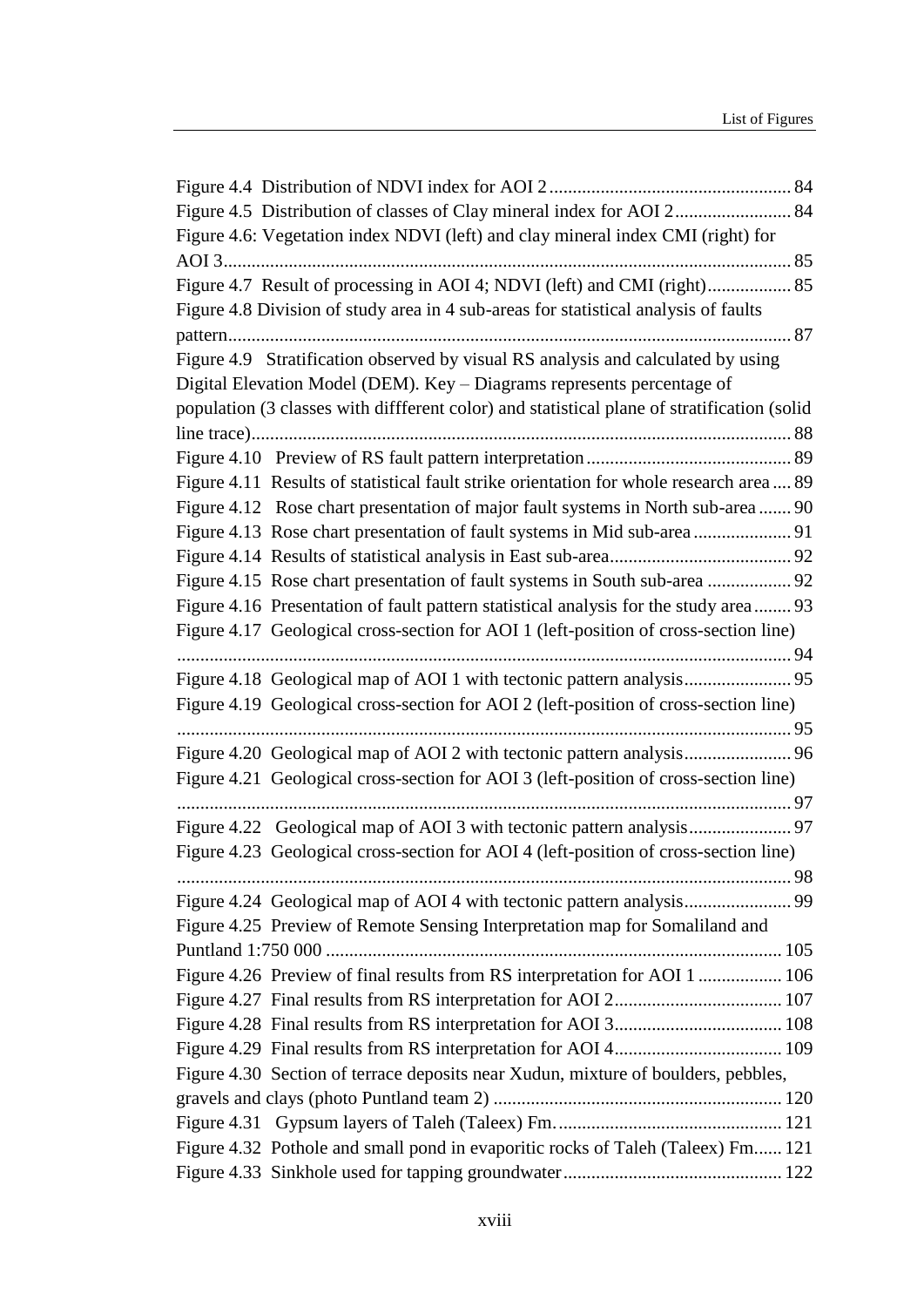| Figure 4.34 Excavated hole for utilization of small groundwater seepage 126          |
|--------------------------------------------------------------------------------------|
| Figure 4.35 Hydrogeological provinces of the study area (by Popov et al.1973,        |
|                                                                                      |
| Figure 4.36 Very little water in well dug in Quaternary cemented carbonate crust     |
|                                                                                      |
| Figure 4.37 Basement Complex with position of surveyed water points  132             |
| Figure 4.38 Auradu limestones with position of surveyed water points 134             |
| Figure 4.39 Taleh (Taleex) Fm. with position of surveyed water points 135            |
| Figure 4.40 Pit with groundwater in Taleh (Taleex) Fm.(Sanga Naaxshe, Ceel           |
|                                                                                      |
| Figure 4.41 Karkar Fm. with position of surveyed water points  136                   |
| Figure 4.42 Distribution of Quaternary formations with position of examined water    |
|                                                                                      |
| Figure 4.43 Water tank above the well tapping terrace Quaternary deposits near       |
|                                                                                      |
| Figure 4.44 Regularly very dry carbonate crust and red soil become flood plain after |
| heavy rains. Runoff water is then slowly flowing toward togga beds (Jalelo-          |
|                                                                                      |
| Figure 4.45 Typical cross-section through coastal zone. The runoff water from the    |
| hilly area is flowing downward and infiltrates in porous sloping plains and beach    |
| dunes and in this way slowing negative impact of sea water intrusion (after Faillace |
|                                                                                      |
| Figure 4.46 Small discharging spring issued from interbedded Karkar limestones       |
|                                                                                      |
| Figure 4.47 Hayasee spring from Taleh Fm. in Ceel Afweyne area, predisposed by       |
| the fault which also cut a narrow and steep valley (Photo Somaliland team 2) 144     |
| Figure 4.48 FAO SWALIM surveyors after visits of one typical ground holes intake     |
|                                                                                      |
| Figure 4.49 Dhabardalool shallow well in Ceel Afweyne area. Concrete construction    |
| is regularly includes canal for animals watering (Photo Somaliland team 2) 146       |
| Figure 4.50 Spatial distribution of groundwater quality in aquifer formed in Nubian  |
|                                                                                      |
| Figure 4.51 Spatial distribution of groundwater quality in aquifer formed in Auradu  |
|                                                                                      |
| Figure 4.52 Spatial distribution of groundwater quality in aquifer formed in Taleh   |
|                                                                                      |
| Figure 4.53 Spatial distribution of groundwater quality in aquifer formed in         |
|                                                                                      |
| Figure 4.54 One of the shallow wells dug under humanitarian programmes in            |
| Somalliland to be used for humans but also for animals watering  157                 |
| Figure 4.55 Data download at Geed Deeble (water level, temperature) 158              |
|                                                                                      |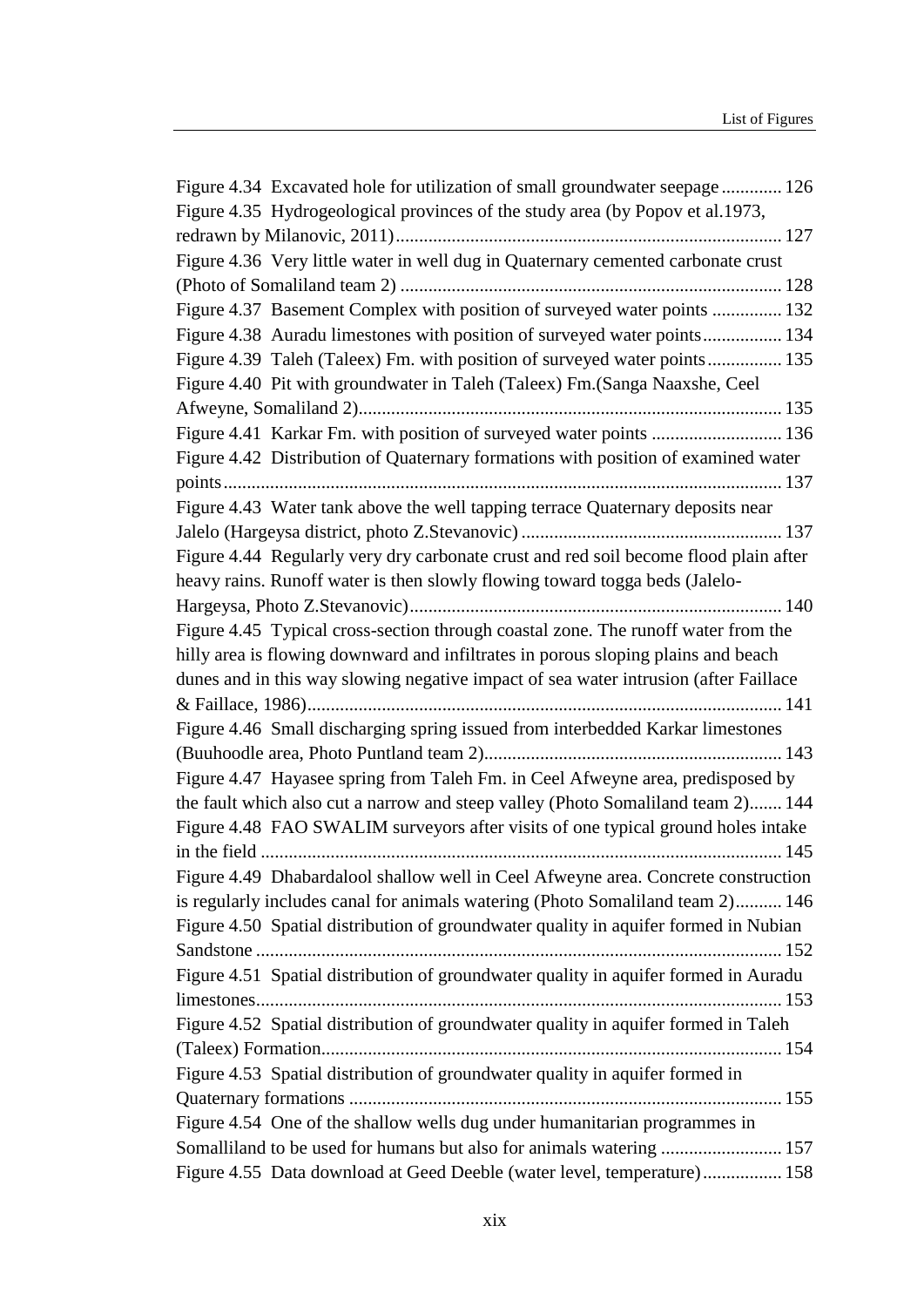| Figure 4.56 Data download at Borama well (water level, temperature) 159                |  |
|----------------------------------------------------------------------------------------|--|
| Figure 4.57 Data download at Berbera well (water level, temperature) 160               |  |
| Figure 4.58 Data download at Garoowe well (water level, temperature) 161               |  |
| Figure 4.59 Data download at Boosaaso well (water level, temperature)  162             |  |
| Figure 4.60 Data download at Galkacyo well (water level, temperature)  162             |  |
|                                                                                        |  |
|                                                                                        |  |
|                                                                                        |  |
| Figure 5.1 Graph of drilled well's depth in different regions of Somaliland and        |  |
|                                                                                        |  |
| Figure 5.2 Graph of yields obtained from drilled wells in different regions of         |  |
|                                                                                        |  |
| Figure 5.3 Graph of static water table (SWL) in drilled wells in different regions of  |  |
|                                                                                        |  |
|                                                                                        |  |
| Figure 5.5 Examination of drilled well used for Borama water supply 171                |  |
| Figure 5.6 Stratigraphic log of Bo12 drilled in Jurassic limestones (after Petruci B., |  |
|                                                                                        |  |
| Figure 5.7 a,b Dug well BAW036 (left) and BAW039, with hand pumps 172                  |  |
| Figure 5.8 a,b Photos of Dubur spring (BES013) near Berbera town (Photo S.             |  |
|                                                                                        |  |
|                                                                                        |  |
| Figure 5.10 a,b Dug wells in Woqooyi Gelbeed region (HAW006, HAW044) 173               |  |
| Figure 5.11 a,b Drilled wells for water supplying of Burco town: BUB008, BUB009        |  |
|                                                                                        |  |
| Figure 5.12 a,b Dug wells for local water supplying: OWW 001, 002 175                  |  |
| Figure 5.13 a,b Photo of Buran spring (LAS001) - Sanaag Region  175                    |  |
| Figure 5.14 a,b Some of drilled wells for Ceerigaabo water suppy sistem. Photos of     |  |
|                                                                                        |  |
| Figure 5.15 a,b Dug wells in the Sanaag region: CEEW 028,032 176                       |  |
|                                                                                        |  |
| Figure 5.17 a-c One of the biggest springs in Bari Region - coded BANS013  178         |  |
| Figure 5.18 a,b Drilled wells: QAB001 (left) and QAB006 (right) in Bari Region 178     |  |
|                                                                                        |  |
| Figure 5.20 a,b Dug wells in Nugaal region - different types and intake structures 180 |  |
|                                                                                        |  |
| Figure 5.22 Well no 5 of Geed Deeble source for Hargeysa (photo ZS) 184                |  |
| Figure 5.23 Location map of Geed Deeble source (after Petrucci, 2005) 185              |  |
| Figure 5.24 Isopach map of Geed Deeble alluvium (Water supply survey team of PR        |  |
|                                                                                        |  |
|                                                                                        |  |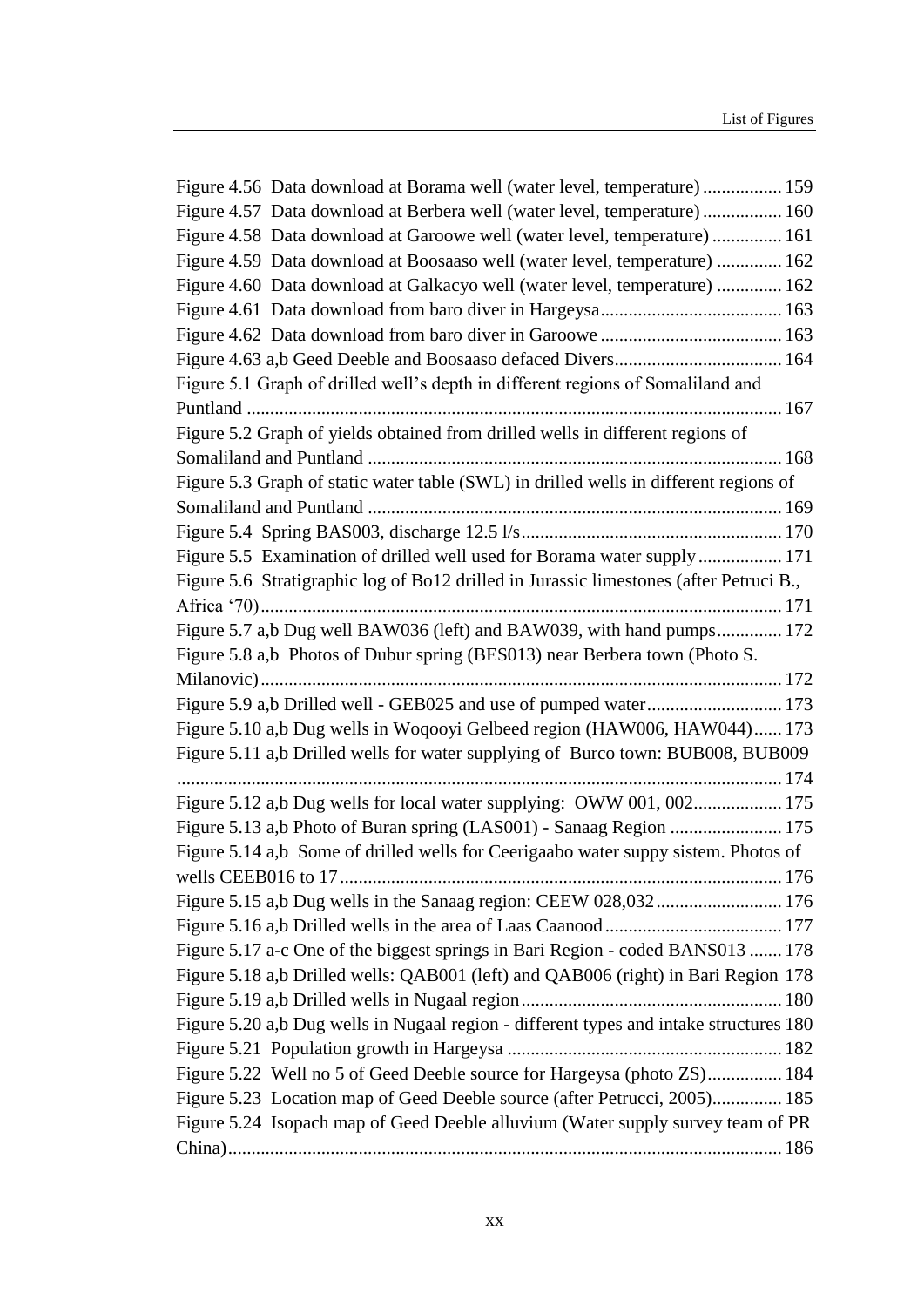| Figure 5.25 Hydrogeological cross section through Geed Deeble source (Chinese)      |
|-------------------------------------------------------------------------------------|
|                                                                                     |
| Figure 5.26 Togga Geed Deeble and dense vegetation near the village of same name    |
|                                                                                     |
| Figure 5.27 Groundwater table fluctuations in the period 1970-2006 (after Petrucci, |
|                                                                                     |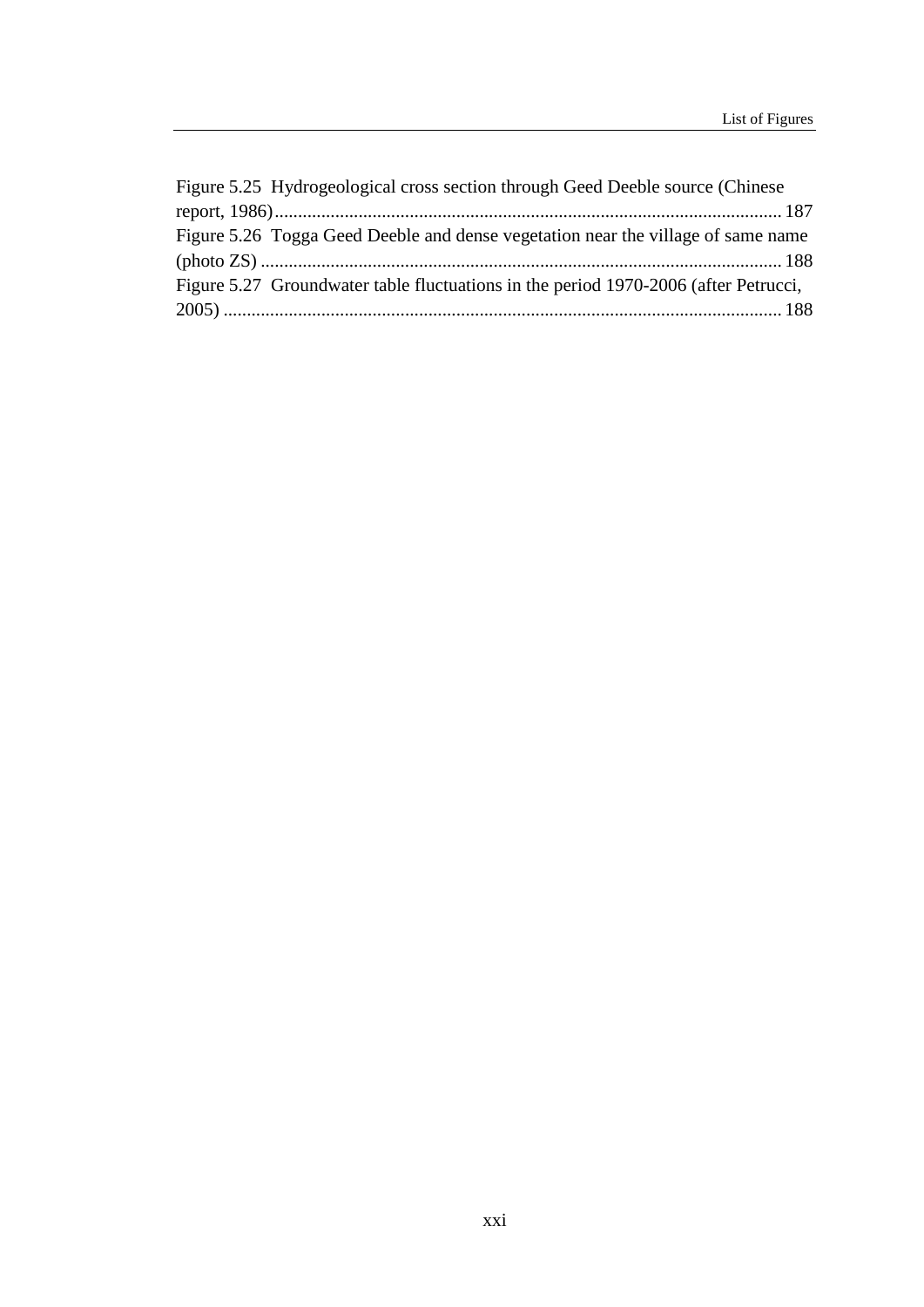## **List of Tables**

<span id="page-22-0"></span>

| Table 3.2 Updated characteristics of the aquifers according to pumping tests 58          |  |
|------------------------------------------------------------------------------------------|--|
| Table 3.3 WHO's Guidelines for Drinking-water Quality, set up in Geneva, 1993,           |  |
| are the international reference point for standard setting and drinking-water safety. 67 |  |
| Table 3.4 Council Directive 98/83/EC on the quality of water intented for human          |  |
|                                                                                          |  |
|                                                                                          |  |
| Table 3.6 Min. Max. and Average values of analyzed groundwater quality                   |  |
|                                                                                          |  |
|                                                                                          |  |
| Table 4.1 Summary of drilling sites based on geophysical survey in Sool Region 110       |  |
| Table 4.2 Summary of drilling sites based on geophysical survey in Sanaag Region         |  |
|                                                                                          |  |
| Table 4.3 Summary of drilling sites based on geophysical survey in Mudug Region          |  |
|                                                                                          |  |
| Table 4.4 Summary of drilling sites based on geophysical survey in Togdheer              |  |
|                                                                                          |  |
| Table 4.5 Summary of drilling sites based on geophysical survey in Waqooyi               |  |
|                                                                                          |  |
| Table 4.6 Summary of drilling sites based on geophysical survey in Awdal Region          |  |
|                                                                                          |  |
| Table 4.7 Summary of drilling sites based on geophysical survey in Mudug Region          |  |
|                                                                                          |  |
| Table 4.8 Summary of drilling sites based on geophysical survey in Bari Region 115       |  |
| Table 4.9 Summary of drilling sites based on geophysical survey in Nugaal Region         |  |
|                                                                                          |  |
| Table 4.10 Hydrogeological classification of the aquifer systems in Somaliland and       |  |
|                                                                                          |  |
|                                                                                          |  |
| Table 5.1 Lithologic log of MAM/Garoowe/05/08 drilled in Taleh evaporitic rocks          |  |
|                                                                                          |  |
| Table 5.2 Pumping rate (in $m3$ ) of the Dhamuuq well field (Shaba Water Utility,        |  |
|                                                                                          |  |
| Table 5.3 Potential replenishment of major aquifer systems in Somaliland and             |  |
|                                                                                          |  |
|                                                                                          |  |
|                                                                                          |  |
|                                                                                          |  |
|                                                                                          |  |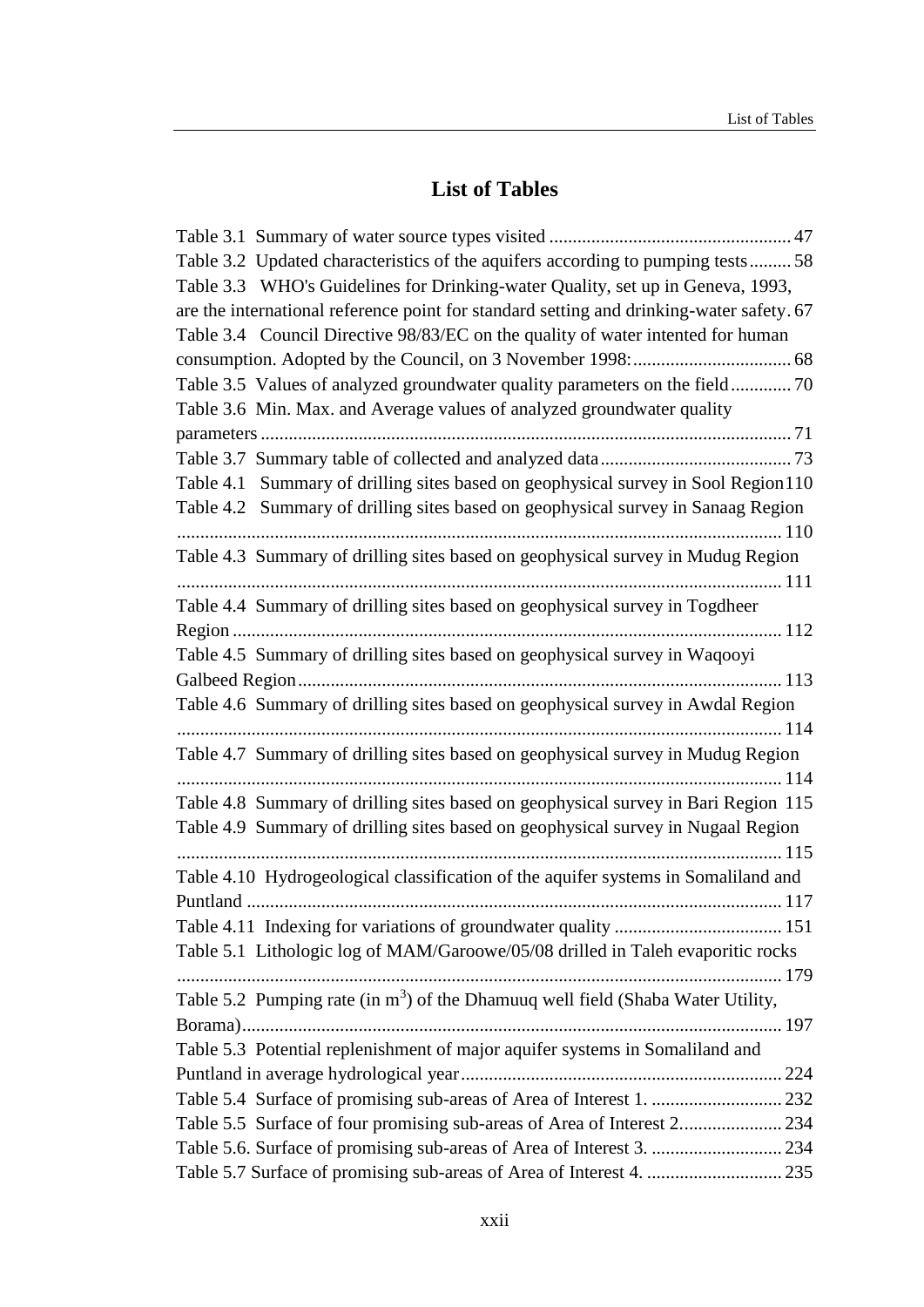Table 5.8 Group of villages and their water situation according to Puntland team 1 .................................................................................................................................. 249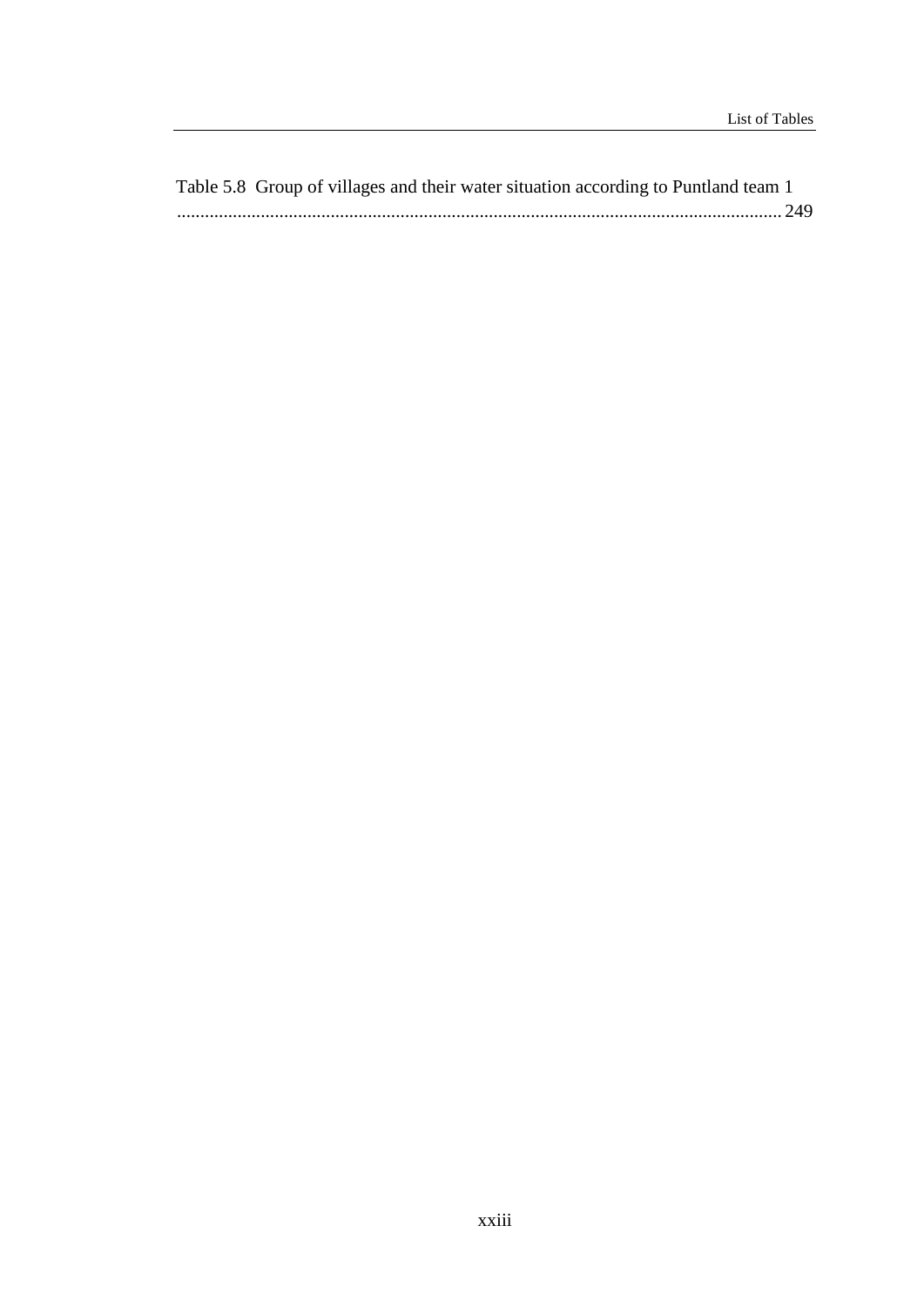## <span id="page-24-0"></span>**Acronyms**

| <b>AOI</b>    | Area of Interest                                                              |
|---------------|-------------------------------------------------------------------------------|
| bgl           | <b>Below Ground Level</b>                                                     |
| <b>CEFA</b>   | Comitato Europeo di Formazione Agraria (European Committe for                 |
|               | <b>Agricultural Training)</b>                                                 |
| <b>CMI</b>    | Clay Mineral Index                                                            |
| <b>COOPI</b>  | Cooperazione Internazionale                                                   |
| <b>DEM</b>    | <b>Digital Elevation Model</b>                                                |
| EC            | <b>Electrical Conductivity</b>                                                |
| <b>FAO</b>    | Food and Agriculture Organization of the United Nations                       |
| FC            | Field Coordinator (for survey) from SWALIM Office, Nairobi                    |
| GAA           | German Agro-Action                                                            |
| <b>GCS</b>    | Geographic Coordinate System                                                  |
| GF            | Geophysics                                                                    |
| <b>GIS</b>    | Geographic Information System                                                 |
| <b>GKW</b>    | Gesellschaft für Kläranlagen und Wasserversorgung<br>(German)<br>Institution) |
| <b>GPS</b>    | <b>Global Positioning System</b>                                              |
| <b>GTZ</b>    | Gesellschaft für Technische Zusammenarbeit (German Technical Aid)             |
| <b>GUMCO</b>  | Golden Utility Management Company                                             |
| <b>GW</b>     | Groundwater                                                                   |
| <b>HASP</b>   | Hydrogeological Assessment of Somaliland and Puntland                         |
| HG            | Hydrogeology                                                                  |
| hr            | Hour                                                                          |
| IDP           | <b>Internally Displaced Persons</b>                                           |
| <b>IFAD</b>   | <b>International Fund for Agricultural Development</b>                        |
| K             | Hydraulic conductivity (m/day;)                                               |
| <b>MDG</b>    | Millennium Development Goals                                                  |
| <b>MIR</b>    | Mid-infrared                                                                  |
| <b>MMEWR</b>  | Ministry of Mining, Energy and Water Resource - Somaliland                    |
| <b>MNF</b>    | <b>Minimum Noise Fraction</b>                                                 |
| <b>MVI</b>    | Moisture Vegetation Index                                                     |
| <b>NDVI</b>   | Normalized Difference Vegetation Index                                        |
| <b>NGO</b>    | Non-Government Organization                                                   |
| <b>NIR</b>    | Near-infrared                                                                 |
| <b>PET</b>    | Potential Evapotranspiration                                                  |
| pH            | Concentration of Hydrogen ions in water                                       |
| <b>PSAWEN</b> | Puntland State Agency for Water, Energy and Natural Resources                 |
| PPI           | Pixel Purity Index                                                            |
| Q             | Yield, discharge                                                              |
| Q/s           | Specific capacity (discharge - drawdown ratio; in $m3/hr/m$ )                 |
| <b>RGB</b>    | <b>Red Green Blue</b>                                                         |
| <b>RS</b>     | <b>Remote Sensing</b>                                                         |
| <b>SHAAC</b>  | Somali Water Consulting Company                                               |
| SOGREAH       | Consulting group specialising in development and the environment              |
|               |                                                                               |